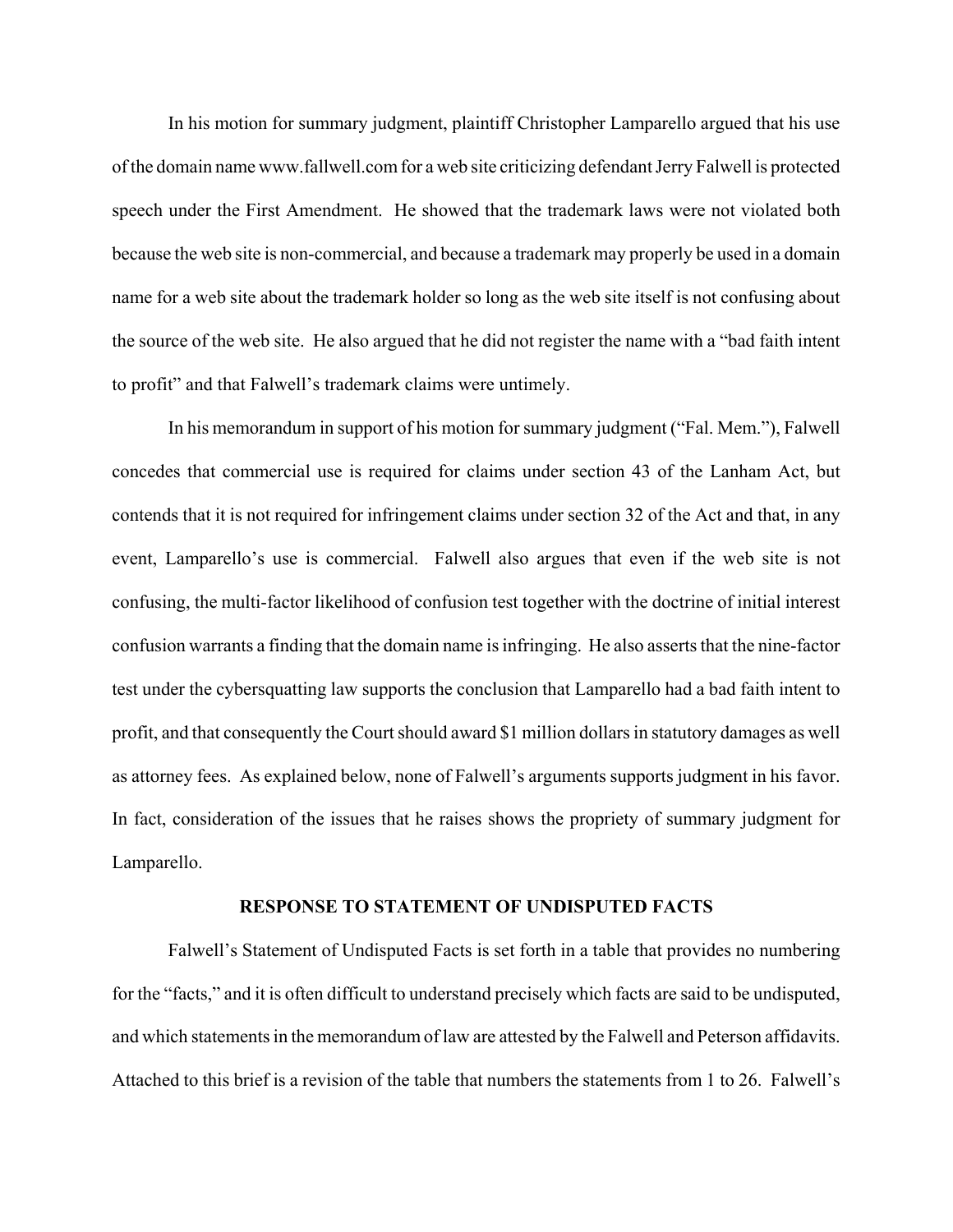facts are accepted except as indicated here:

3. It is unclear what about "Opposition to sodomy" is said to be undisputed. It is undisputed that Falwell disapproves of sodomy and that many other people disapprove of it.

4. It is unclear what about "Choice of contested domain name fallwell.com" is said to be undisputed. It is undisputed that Lamparello chose that domain name for his web site, and that he identified reasons for his choice in his written discovery responses and in his affidavit.

10. It is unclear what about "Plaintiff's metatags" is said to be undisputed. It is undisputed that the meta tags set forth on page 10 of Falwell's brief have appeared on the home page of Lamparello's web site since it was created. Lamp. Aff., attached CD (filename for home page is "Jerry Falwell's anti-gay preaching and writing causes death"). However, Falwell's counterclaim does not allege any violation based on the meta tags, and a new claim cannot be added to a case merely by inclusion in a summary judgment brief.

11. It is disputed that "Falwell" is "uncommon." The stipulations reveal that, with nearly 1000 people named Falwell living in the United States, it is more common than Fallwell, Lamparello or Midlen, and less common than Levy or Hilton. Stip. 2, 28-32.

13. It is undisputed that plaintiff uses the domain name fallwell.com on the Internet. The implication that Internet use is a "service" for the purpose of analyzing the *Pizzeria Uno* factors is a statement of law and is incorrect. The Patent and Trademark Office has ruled that "Advertising one's own products or services on the internet is not a service." Examination Guide No. 2-99, *Marks Composed, in Whole or in Part, of Domain Names* (September 29, 1999) (Part II(B)).

16. The statement that "plaintiff in the past has sold goods on his web site" is false. The undisputed evidence is to the contrary. Lamparello's Answer to Falwell Interrogatory No. 18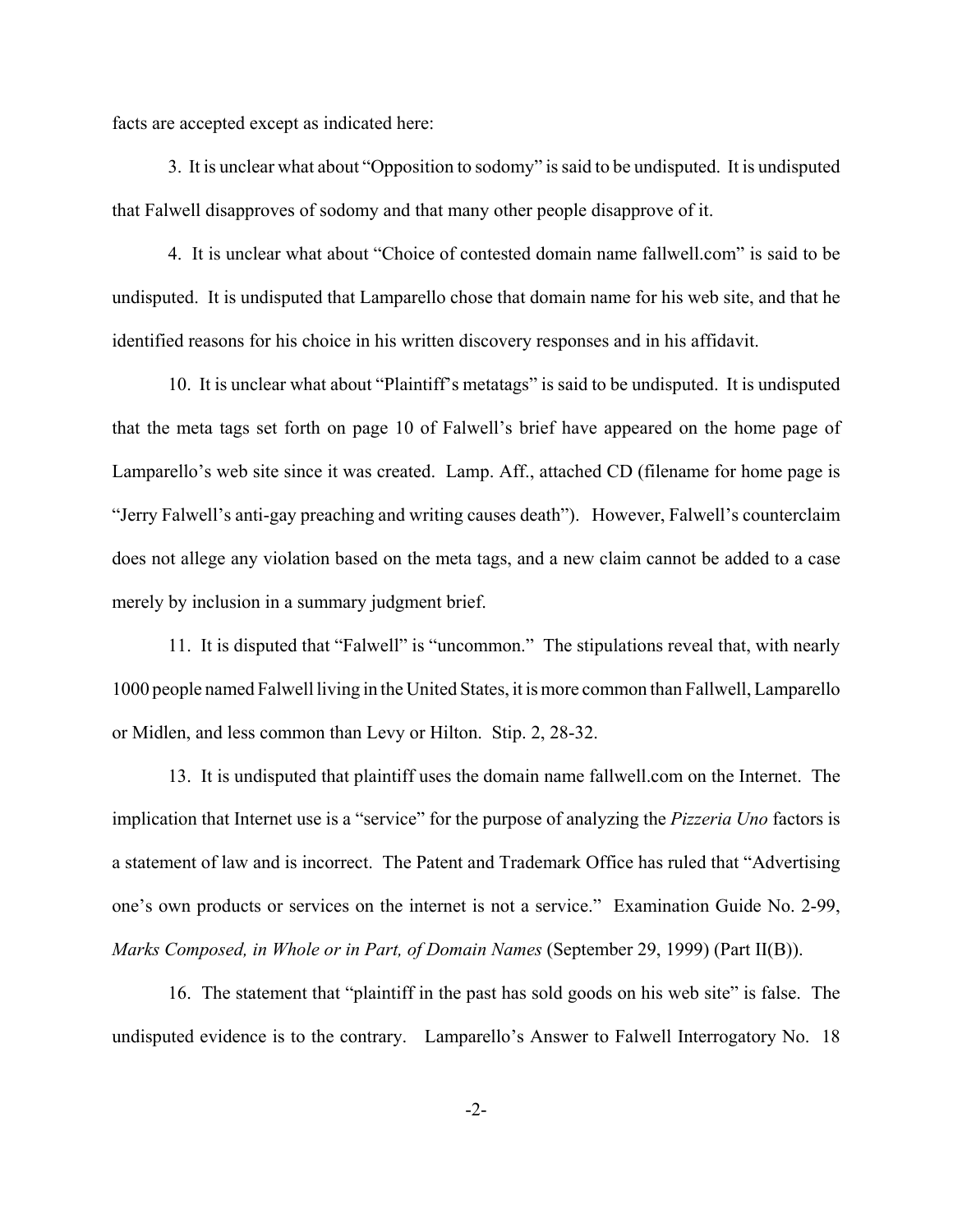(although Falwell filed a printed version of the answers that were emailed to his counsel, the signed copy is attached). Falwell is apparently referring to Answers to Interrogatory No. 4, 5, and 17, which state that, beginning in 1999 and ending in 2001, fallwell.com recommended to its readers a book on the interpretation of Bible verses, and linked to a different web site where the book could sometimes be bought. *See also* Lamparello Affidavit ¶ 13.

21. It is undisputed that, on two occasions, Falwell's counsel Mr. Midlen sent emails to Lamparello using the accurate name and address that Lamparello listed when he registered the domain name, expressing the opinion that Lamparello had violated the trademark laws, and demanding that he relinquish the domain name or face litigation. Admissions Nos. 1, 4 and 8.

23. The undisputed evidence contradicts Assertion No. 23. As stated in Responses to Admissions Requests Nos. 6, 7, and 12, and shown in Falwell Exhibit 13, Lamparello listed "Lamparello International" as the "Registrant" and listed "Lamparello, Christopher" as the "Administrative Contact"; Lamparello provided accurate address, telephone and email information as well, and Falwell had no difficulty using the information provided to contact Lamparello with his demand that the domain name be relinquished and to file his UDRP complaint.

24. It is undisputed that the registration agreement signed by Lamparello incorporates a lengthy dispute resolution policy that includes the quoted representation. The question whether the domain name "interfere[s] with or infringe[s] on" anybody's rights is the issue in this case.

26. Although its relevance is dubious, the parties have stipulated that Lamparello had no formal religious training apart from what he received as a student at a Catholic high school. Stip. 34.

## **SUMMARY OF ARGUMENT**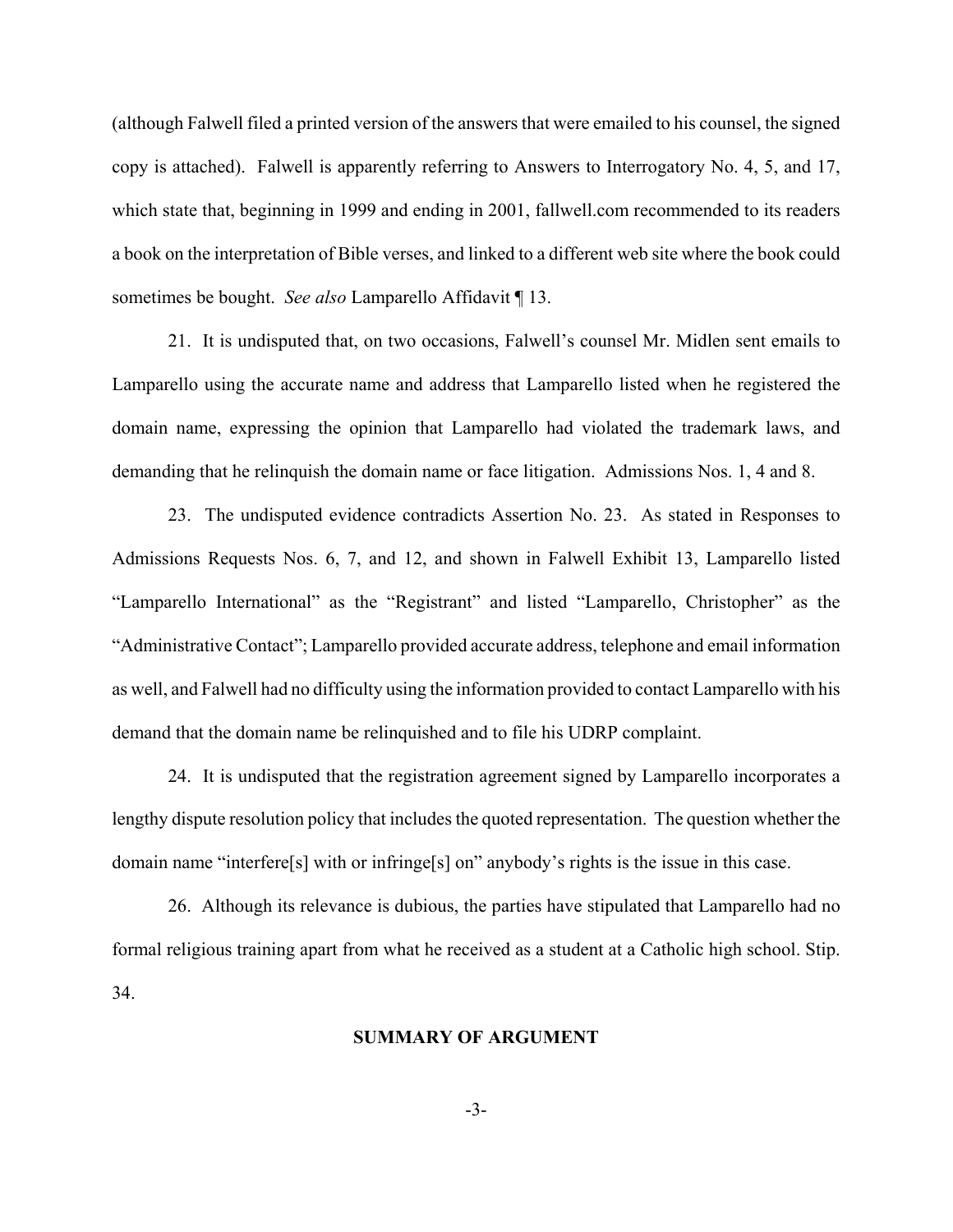Falwell's opening brief seeks to take advantage of what he deems a key difference between sections 32 and 43 of the Lanham Act, 15 U.S.C. §§ 1114, 1125 –

[W] hile the prohibitions of the Lanham Act  $\S$  43(a) are limited to "commercial" activities, the prohibition of  $\S 32(1)(a)$  on infringements of registered marks has no such "commercial activity" requirement.

Fal Mem. at 16 (quoting decision of UDRP panel).

Falwell acknowledges that section 32 can only be invoked for infringement of registered trademarks, and that, therefore, infringement of his "Jerry Falwell" and "Falwell" marks can be remedied only under section 43. Fal. Mem. 10, 13. Even though he admits that his only registered trademark is "Listen America with Jerry Falwell," he urges that his surname "Falwell" is the most important part of the registered mark and hence section 32 is violated.

Part A below shows both that Falwell cannot show infringement of his one registered mark by the use of a name that is similar to his surname alone, and that section 32 does require commercial use. Part B addresses Falwell's contention that commercial use has been shown here. Part C rebuts the contention that the Fourth Circuit's *Pizzeria Uno* factors show a likelihood of confusion, and shows that neither actual confusion nor initial interest confusion apply here. Part D shows that the "damage" requirement for section 43 cannot be met, and Part E rebuts Falwell's claim that "bad faith intent to profit" factors under the ACPA show a violation of that statute. Finally, Part F addresses Falwell's claims for statutory damages and attorney fees in the event liability is established.

#### **ARGUMENT**

**A. Falwell Does Not Have a Tenable Infringement Claim under Section 32 of the Lanham Act Because Fallwell.com Cannot Be Confused With "Listen America with Jerry Falwell," and Because "Use in Commerce" Is Required.**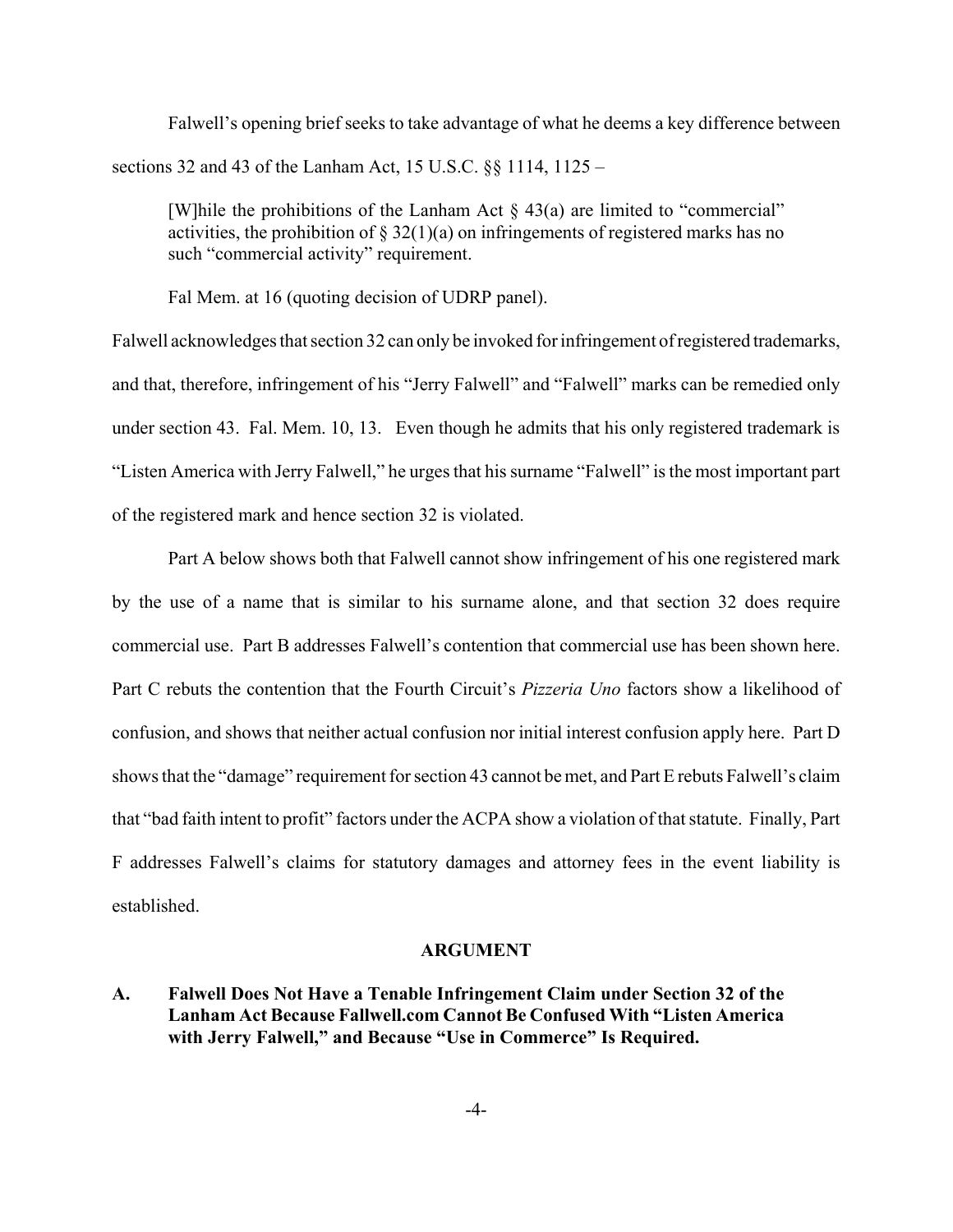Falwell's first argument is that, unlike section 43, section 32 does not require a showing of commercial use; he contends that his one registered trademark, "Listen America with Jerry Falwell," is infringed by the domain name fallwell.com. However, the infringement argument is faulty, and in any event Falwell is wrong that section 32 does not require commercial use.

The fundamental flaw in Falwell's attempt to rely on section 32 is that this section can be invoked only to protect **registered** trademarks, *Superformance Intern. v. Hartford Casualty Ins. Co.,* 332 F.3d 215, 221-222 (4<sup>th</sup> Cir. 2003), and the Lanham Act specifically forbids the registration of any trademark that consists of "primarily merely a surname." Section  $2(e)(4)$ , 15 U.S.C. § 1052(e)(4). That is why, in ruling that domain names cannot normally be registered as trademarks, the Patent and Trademark Office has stated, "If a mark is composed of a surname and a TLD, the examining attorney must refuse registration because the mark is primarily merely a surname under Trademark Act §2(e)(4)." Examination Guide No. 2-99, *Marks Composed, in Whole or in Part, of Domain Names* (September 29, 1999).

Most of Falwell's argument for confusing similarity is based, not on the level of public recognition for "Listen America with Jerry Falwell," but on public recognition of Falwell's surname and full name alone. Fal. Mem. 11-12. But the bare names are not the registered marks, and the degree of recognition of the names is relevant only to his unfair competition claim under section 43. Indeed, given the fact that the similarity that is relevant to a domain name claim is based on concerns about "name-guessing," the fact that nobody looking for the registered mark "Listen America With Jerry Falwell" would type "fallwell" into his browser is fatal to the section 32 claim.

Falwell also cites the Federal Circuit's decision in *Hewlett Packard Co. v. Packard Technologies*, 281 F3d 1261 (2002), in which the question was whether Packard Press improperly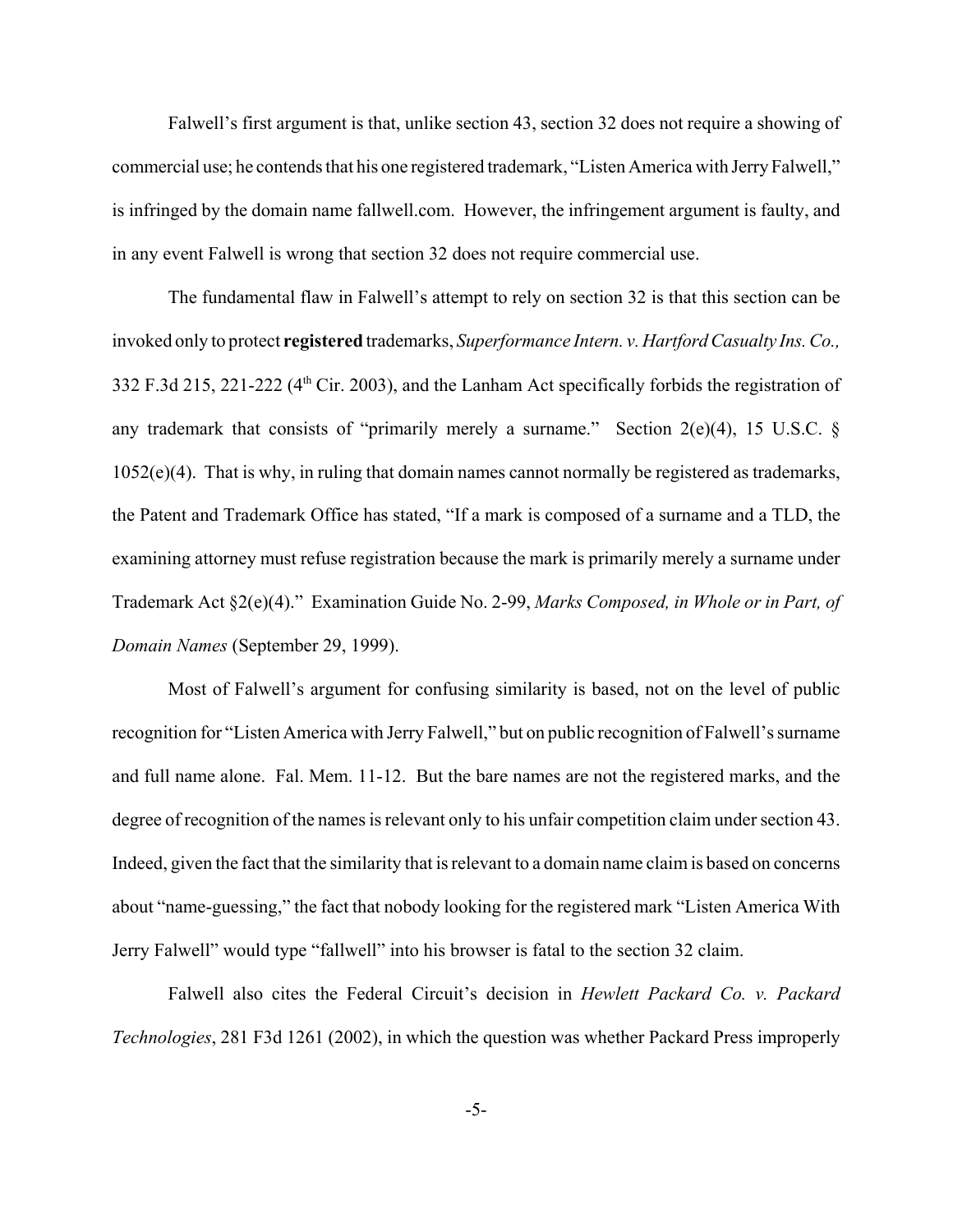encroached on the trademark Hewlett-Packard by seeking to register "Packard Technologies" while disclaiming any rights in the term "Technologies." The court ruled that Packard was a prominent part of the two-word trademark "Hewlett-Packard" and that "Packard" was the dominant part of "Packard Technologies" because "Technologies" was not claimed as a mark. Accordingly, the sought-after registration was likely to be confused with HP's mark when considered in conjunction with the other factors of the likelihood of confusion test. Similarly, in *Pizzeria Uno Corp. v. Temple*, 747 F.2d 1522, 1529-1530 (4<sup>th</sup> Cir. 1984), the court stated, "Where the proposed mark consists of but two words, one of which is disclaimed, the word not disclaimed is generally regarded as the dominant or critical term . . .." That is a far cry from this case, however, where Falwell's only registered mark is the five-word "Listen America with Jerry Falwell." Indeed, if Falwell were correct that Falwell's surname were the dominant part of the "Listen" mark, there would be no need for Falwell to seek to register "Jerry Falwell" as a trademark, as he is currently trying to do. Cpt. ¶ 25; Levy Aff. ¶ 2 and Exhibit A. In sum, there is insufficient similarity between fallwell.com and "Listen America With Jerry Falwell" to present a section 32 infringement claim here.<sup>1</sup>

Moreover, Falwell is wrong to assume that section 32 is violated so long as Lamparello's actions meet the "in commerce" requirement of the Act, Fal. Mem. at 10, 15-16, which, he insists, should not be considered to be in contradistinction to "noncommercial," but simply as signifying "interstate or foreign commerce." *Id.* 15. This argument does not focus on the relevant language of the statute. To be sure, section 32(1) of the statute, as first enacted in 1946, provided for a cause

<sup>1</sup> Falwell's brief also argues, at 12, that the Court should consider "the source identification portion of a mark where such a portion exists." Br. at 12. However, as shown in Lamparello's opening memorandum, at 18-19, a trademark is protected only as a source identification. Hence, if the entire mark is not a source identification, it is not protected against infringement.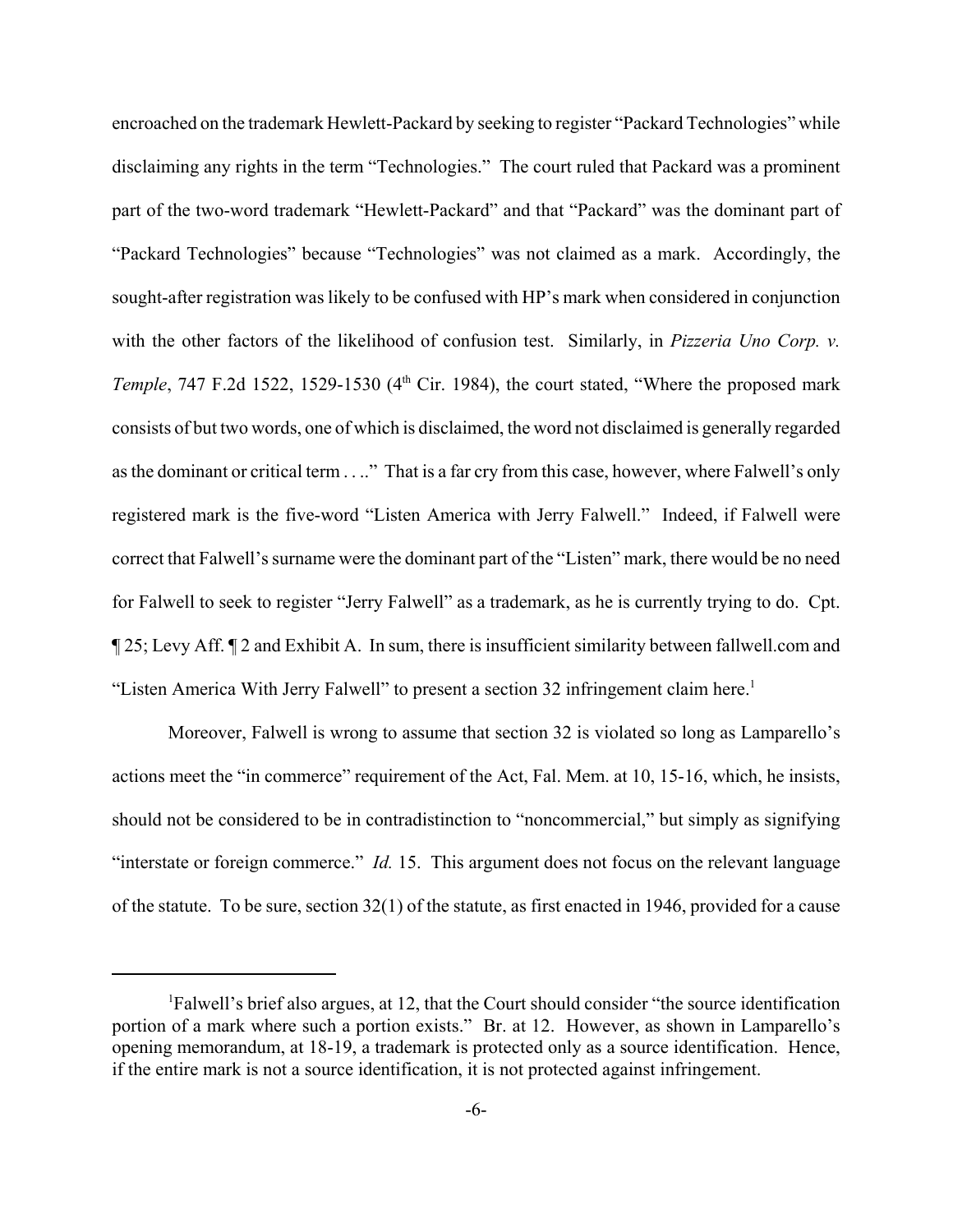of action against "'any person who shall, in commerce,' infringe a registered trademark in a manner there detailed." *Steele v. Bulova Watch Co.*, 344 U.S. 280, 283 (1952). Thus, when, as in *Steele*, courts first addressed the meaning of "in commerce," they looked only to this language and at the definition of "commerce" in section 45, and decided that the Lanham Act reached to the full extent of Congress' power under the Commerce Clause. But such cases, which were litigated between two commercial actors, had no occasion to decide whether the Act applied to non-commercial activities.

However, the 1962 amendments to the Lanham Act, 76 Stat. 773, changed the structure of the claim for trademark infringement, requiring that the defendant have made a "use in commerce" of the plaintiff's trademark. 15 USC § 1114(1)(a). In 1988, Congress defined the phrase "use in commerce" with the express purpose, discussed in our opening brief at 9-10, of **limiting** its scope to use in the ordinary course of trade. Falwell ignores the statutory definition of "use in commerce" and addresses only the "in commerce" language.

For the same reasons, Falwell is wrong to rely on an excerpt from the UDRP ruling in his favor stating that section 32 is exempt from the commercial use requirement that admittedly applies to section 43.<sup>2</sup> The UDRP panel cited *United We Stand America v. United We Stand New York*, 128 F.3d 86 ( $2<sup>d</sup>$  Cir. 1997), a case where a national party sued to stop local adherents of Ross Perot from raising money, operating an office, and conducting other activities under a name suggesting they were a state affiliate of the national party. That court discussed the well-established law holding that the "commerce" to which the Lanham Act applies includes foreign commerce and intra-state commerce having an effect on interstate commerce – reaching to the extent of the Commerce Power

<sup>&</sup>lt;sup>2</sup>Falwell properly acknowledges that the decision of the UDRP panel receives no deference in this Court. Mem. 12.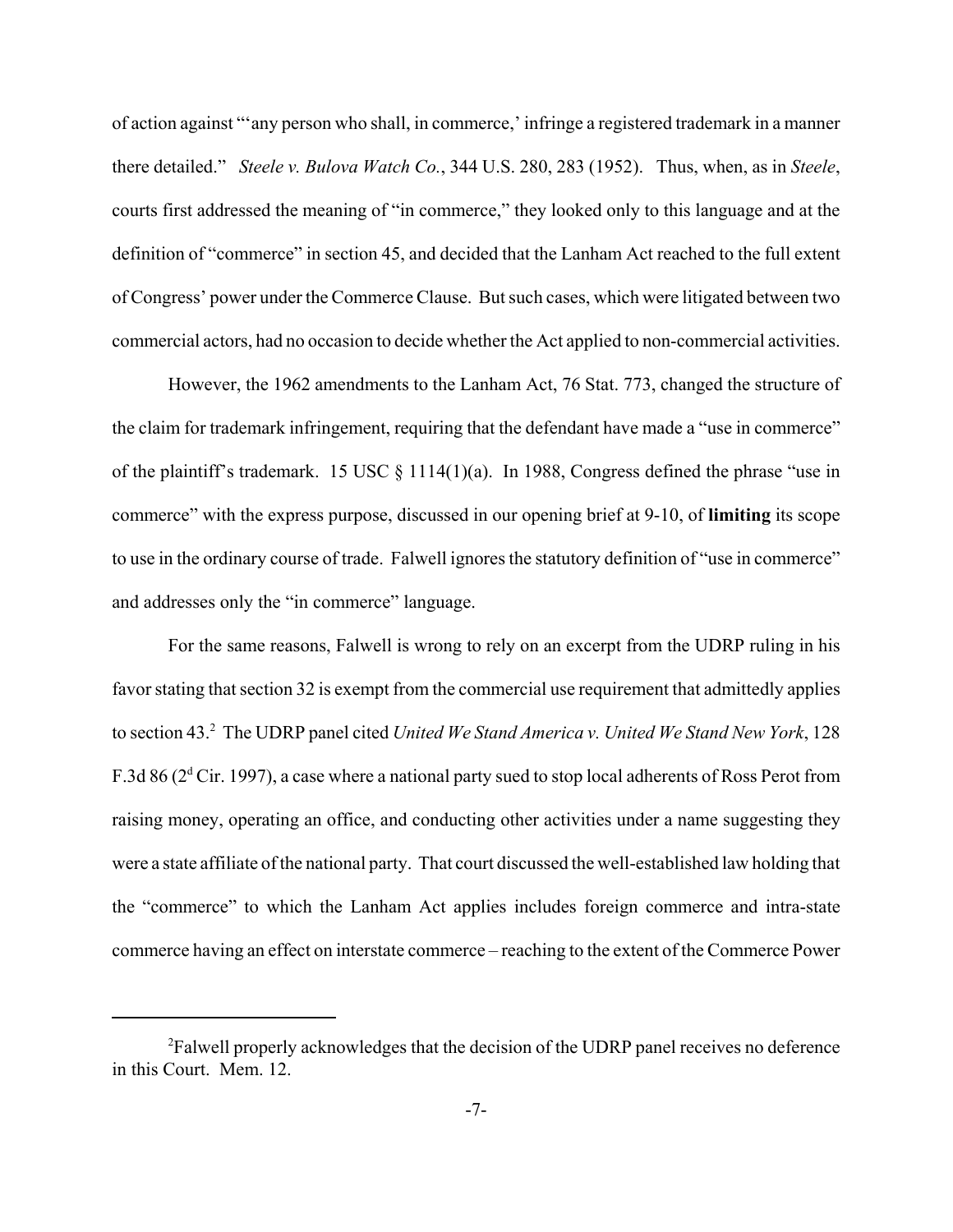– and then just assumed that "'use in commerce' denotes Congress' authority under the Commerce Clause rather than an intent to limit the Act's application to profit-making activity." *Id.* at 92-93. This assumption ignored the fact that, just as "commerce" is defined by the Lanham Act, so too is "use in commerce" defined by the Act. The meaning of "use in commerce" is discussed in Lamparello's summary judgment memorandum, and will not be further discussed here.

 The *United We Stand* court failed to come to grips with the historical development of the statutory language, not to speak of the First Amendment considerations that impel construction of the Lanham Act to avoid applying the doctrine of "likelihood of confusion" to purely noncommercial speech. Accordingly, Falwell cannot evade the commercial use requirement by relying on section 32 in addition to section 43.

#### **B. There Is No Evidence of Commercial Use on Lamparello's Web Site.**

Falwell argues the evidence shows that Lamparello's web site at one time sold a book, and, for that reason, his site's immunity from coverage by the trademark law based on non-commercial use has been irrevocably compromised. However, Falwell has misstated the evidence.

The undisputed evidence is that Lamparello's web site has **never** sold any good or services. Lamparello's Answer to Interrogatory No. 18.<sup>3</sup> Although from 1999 to 2001 Lamparello's web site did recommend a book about certain Bible verses, Lamparello has no relationship to author Daniel Helminiak or to his publisher, Lamp. Aff. ¶ 13, and Lamparello has **never** received any revenue of any kind for the content placed on his web site. *Id.* As explained in Lamparello's opening brief, the mere existence of links to other sites that may be commercial is not a sufficient

<sup>&</sup>lt;sup>3</sup> Falwell submitted a printed version of the answers that were emailed to his counsel. However, the signed copy is attached. Unlike Falwell's affidavits and discovery answers, which are sworn on information and belief, there is no such qualifier in Lamparello's certifications.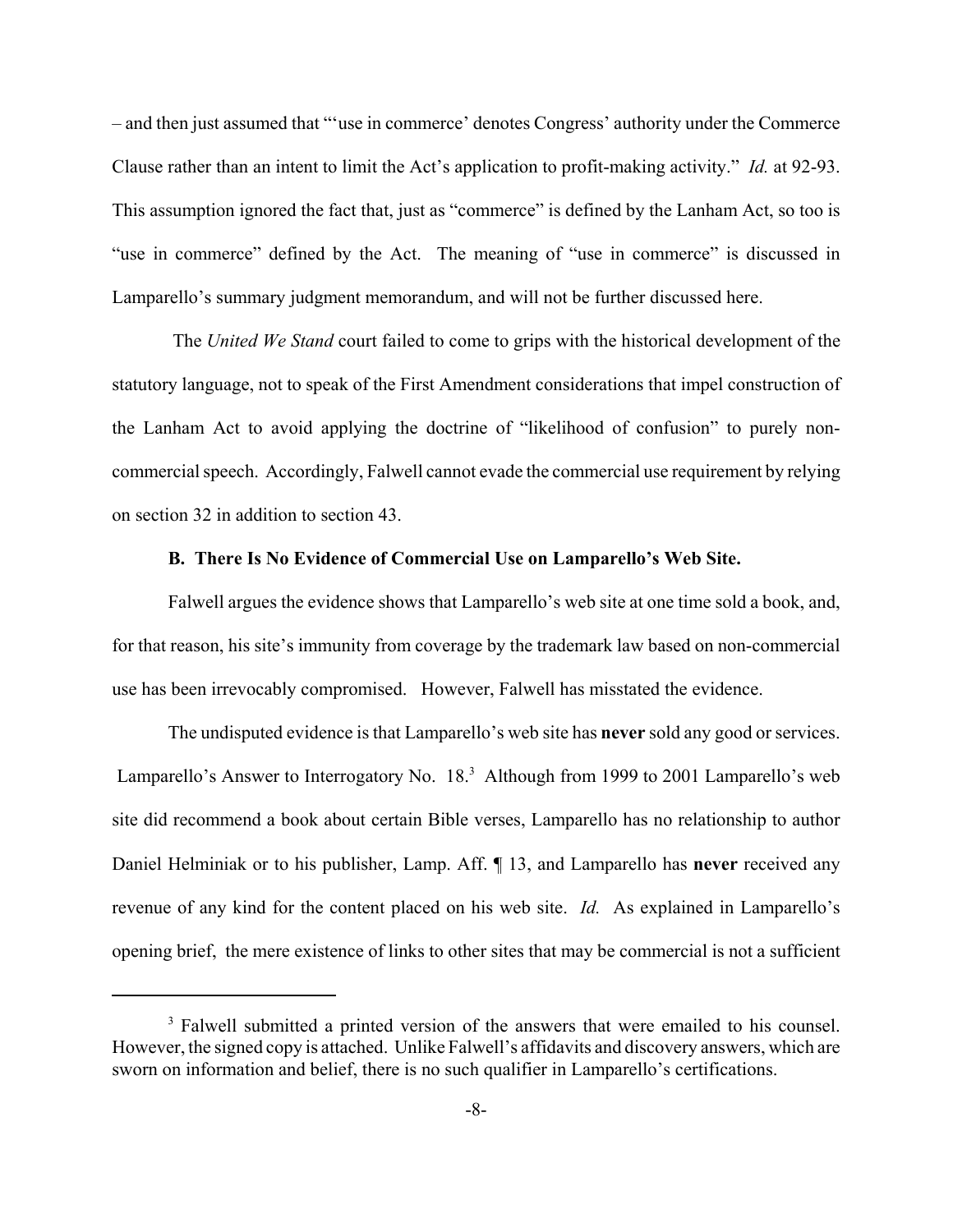basis for finding commercial use, at 15-16, and *PETA v. Doughney* is inapposite, at 16-17; that argument is not repeated here.

Nor does this case present any similarity to the other cases on which Falwell relies. Mem. at 14. In *Planned Parenthood v. Bucci*, 1997 WL 133313 (S.D.N.Y. 1997), *aff'd mem*., 152 F.3d 920 (2d Cir. 998), the defendant's home page opened up with the legend "Welcome to the Planned Parenthood Home Page," and then showed the cover of the book that Bucci was promoting; Bucci acknowledged that the reason he put the book on his home page was to help the author plug it. *Id.* at \*1, \*4. Similarly, in *Jews for Jesus v. Brodsky,* 993 F. Supp. 282 (D.N.J. 1998), the defendant's home page linked directly to his own group's Outreach Judaism web site, which marketed Judaica, and the defendant acknowledged that his purpose was to divert potential converts to that competing commercial web site. *Id.* at 290-291. Here, Lamparello's only purpose is to engage in purely noncommercial expression, and he mentioned the book because he concluded that it did a better job than he did of explaining why the Bible should not be interpreted as a blanket condemnation of homosexuals. That Lamparello made a favorable reference to a commercially available book, for a non-commercial purpose, deep inside the web site, does not show that "[Falwell]'s trademark has been used for commercial gain," *CPC Int'l v. Skippy Inc.*, 214 F.3d 456, 461 (4<sup>th</sup> Cir. 2000), and it does not transform the otherwise non-commercial use of the domain name into a commercial one.

Moreover, even if the reference to the Helminiak book were deemed a violation of the Lanham Act, the violation ended in 2001, well before the beginning of the two-year limitation period for claims under sections 32 and 43. No damages can be awarded for violations that occurred outside the limitations period, and there is no basis for any injunction absent some evidence that the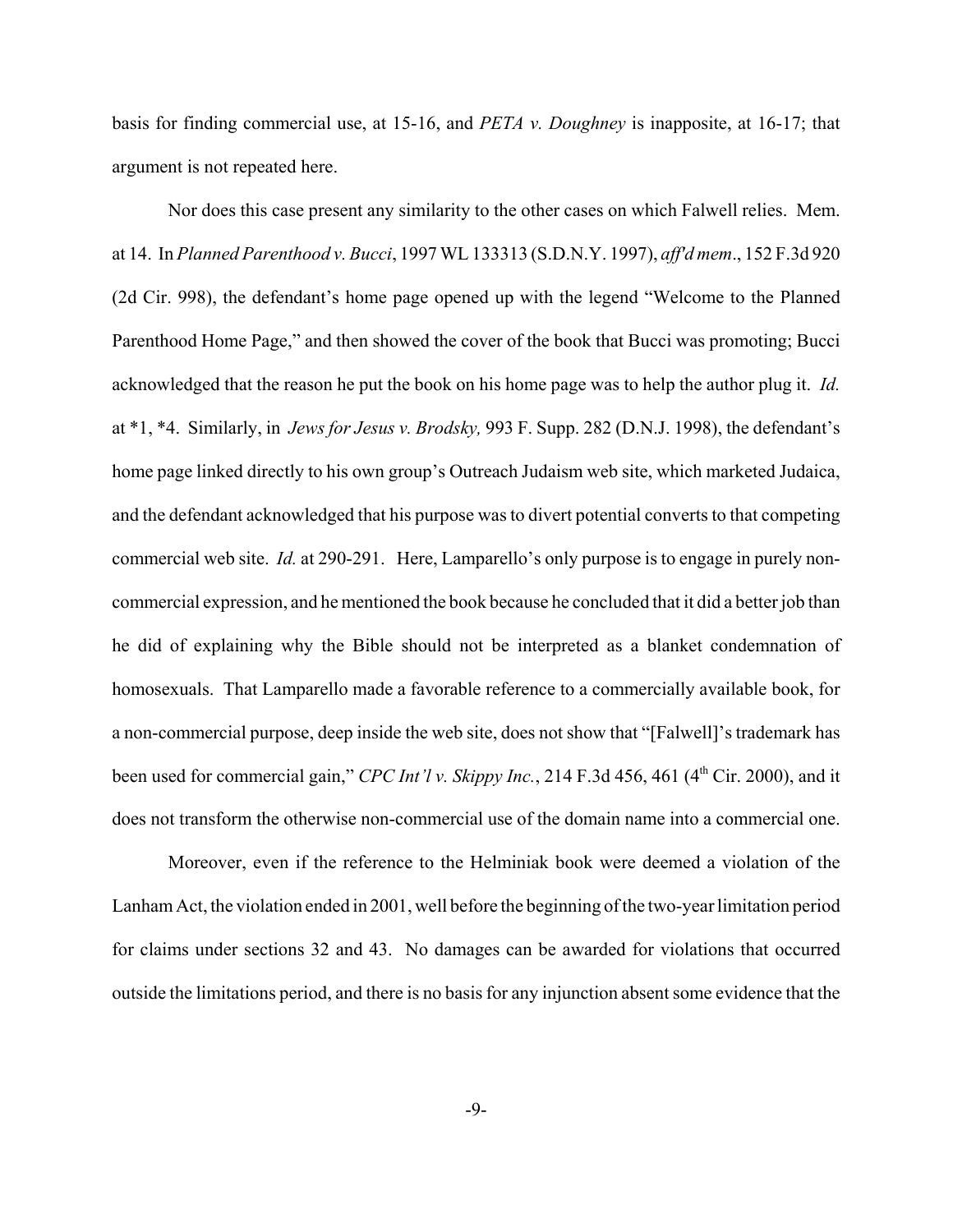the violation will likely recur.<sup>4</sup>

# **C. The Undisputed Evidence Shows That There is No Likelihood of Confusion.**

Lamparello's opening brief, at 19-24, argued that the use of a trademark in the domain name for a web site that is about the trademark holder is non-confusing and is fair use, as a matter of law, so long as the web site itself is plainly not confusing about whether the trademark holder is the sponsor or source of the web site. Falwell's motion for summary judgment ignores that analysis. Instead, he argues that likelihood of confusion is shown by the inclusion of words related to Falwell in the meta tags of Lamparello's web site, Fal. Mem. at 9-10, 17, 19, 24, and by an analysis of the multiple factors that courts across the country consider when deciding whether one trademark poses a likelihood of confusion with another. *Id.* at 21-23. Neither argument supports Falwell.

### **1. Meta Tags.**

With respect to the meta tags, neither the counterclaim nor the answer contains any allegation based on meta tags, and it is well-established that pleadings cannot be amended, or summary judgment against a party avoided, through allegations put forward for the first time in a summary judgment brief. *Griffin v. Potter*, 356 F.3d 824, 830 (7<sup>th</sup> Cir. 2004); *In re Merrill Lynch Research Reports*, 289 F. Supp.2d 429, 436 (S.D.N.Y. 2003) ("plaintiffs may not amend their pleadings by way of their briefs [to add allegations to resist motion to dismiss]"). Indeed, when Lamparello asked

<sup>&</sup>lt;sup>4</sup>Even if an injunction were appropriate, the cardinal principle under the Lanham Act is that the least intrusive remedy should be selected, even in the commercial context, but especially where otherwise protected speech is involved. *CPC v. Skippy*, 214 F.3d 456, 461 (4<sup>th</sup> Cir. 2000); *Anheuser-Busch v. Balducci Publications*, 28 F.3d 769, 778 (8th Cir. 1994); *Better Business Bureau v. Medical Directors*, 681 F.2d 397, 404-405 ( $5<sup>th</sup>$  Cir. 1982). Under this principle, if there were to be any injunction at all, it would only prohibit Lamparello from placing further links to commercial sites on his fallwell.com web site.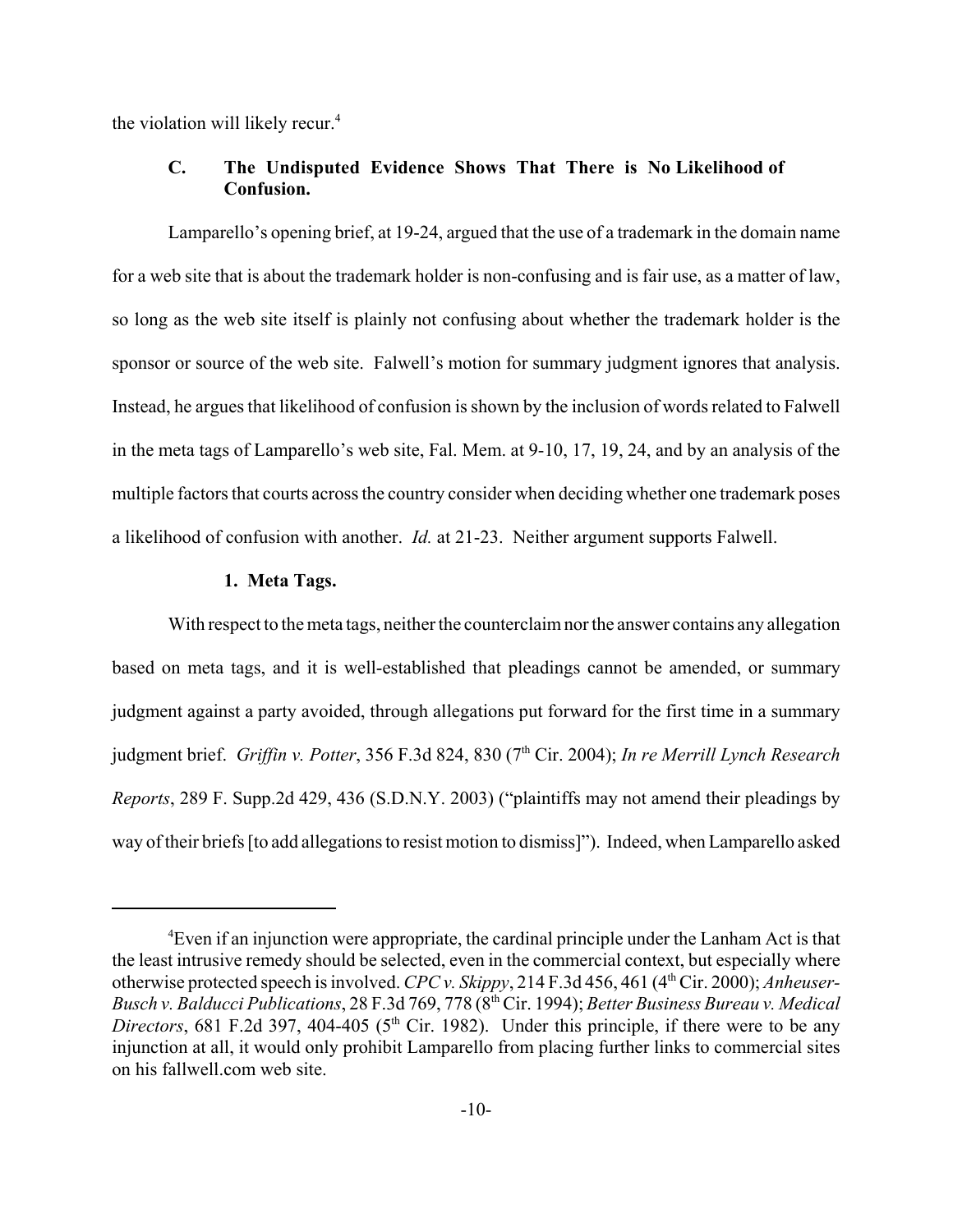Falwell to specify the facts on which he based his claim of likelihood of confusion, Falwell said nothing about the meta tags on Lamparello's web site. Levy Affidavit Exhibit D, Answer to Interrogatory No. 1. Although Falwell's memorandum asserts that the meta tags "were unknown to Counterclaimant Falwell at the time of submission of his case to the [UDRP] Panel," Mem. 17, the same meta tags were on the home page of Lamparello's web site at the time of the initial disclosures, *see* Lamparello Affidavit ¶ 12 and attached CD, and indeed for years before that. Falwell should not be permitted to add this new claim on the eve of summary judgment.<sup>5</sup>

#### **2. Factors Bearing on Likelihood of Confusion.**

"The ultimate question is 'whether there exists a likelihood that an appreciable number of ordinarily prudent purchasers will be misled, or indeed simply confused, as to the source of the goods in question." *Perini Corp. v. Perini Constr.*, 915 F.2d 121, 127 (4th Cir. 1990). *Pizzeria Uno* directs courts to consider (1) the strength or distinctiveness of the plaintiff's mark, (2) the similarity of the two parties' marks, (3) the similarity of the goods and services the marks identify, (4) the similarity of the facilities the two parties use in their businesses, (5) the similarity of advertising used by the two parties, (6) the defendant's intent, and (7) actual confusion. *Petro Stopping Centers, L.P. v. James River Petroleum,* 130 F.3d 88, 91 (4th Cir. 1997), *citing Pizzeria Uno. Perini* introduced yet another factor, the sophistication of the buyers. 915 F.2d at 127-128. The undisputed evidence on these factors supports judgment in favor of Lamparello, as a matter of law.

**The strength of Falwell's mark.** The stipulated fact that Falwell's surname is distinctive

<sup>&</sup>lt;sup>5</sup>In any event, the trademark laws do not forbid the use of meta tags to attract attention to a critical web site or a web site that bears a fair relationship to the trademark holder. *Playboy Enterprises v. Welles*, 79 F.3d 796 (9th Cir. 2002); *J.K. Harris & Company v. Kassel*, 253 F. Supp. 2d. 1120 (N.D. Cal. 2003); *Bihari v. Gross*, 119 F. Supp.2d 309, 317 (S.D.N.Y. 2000).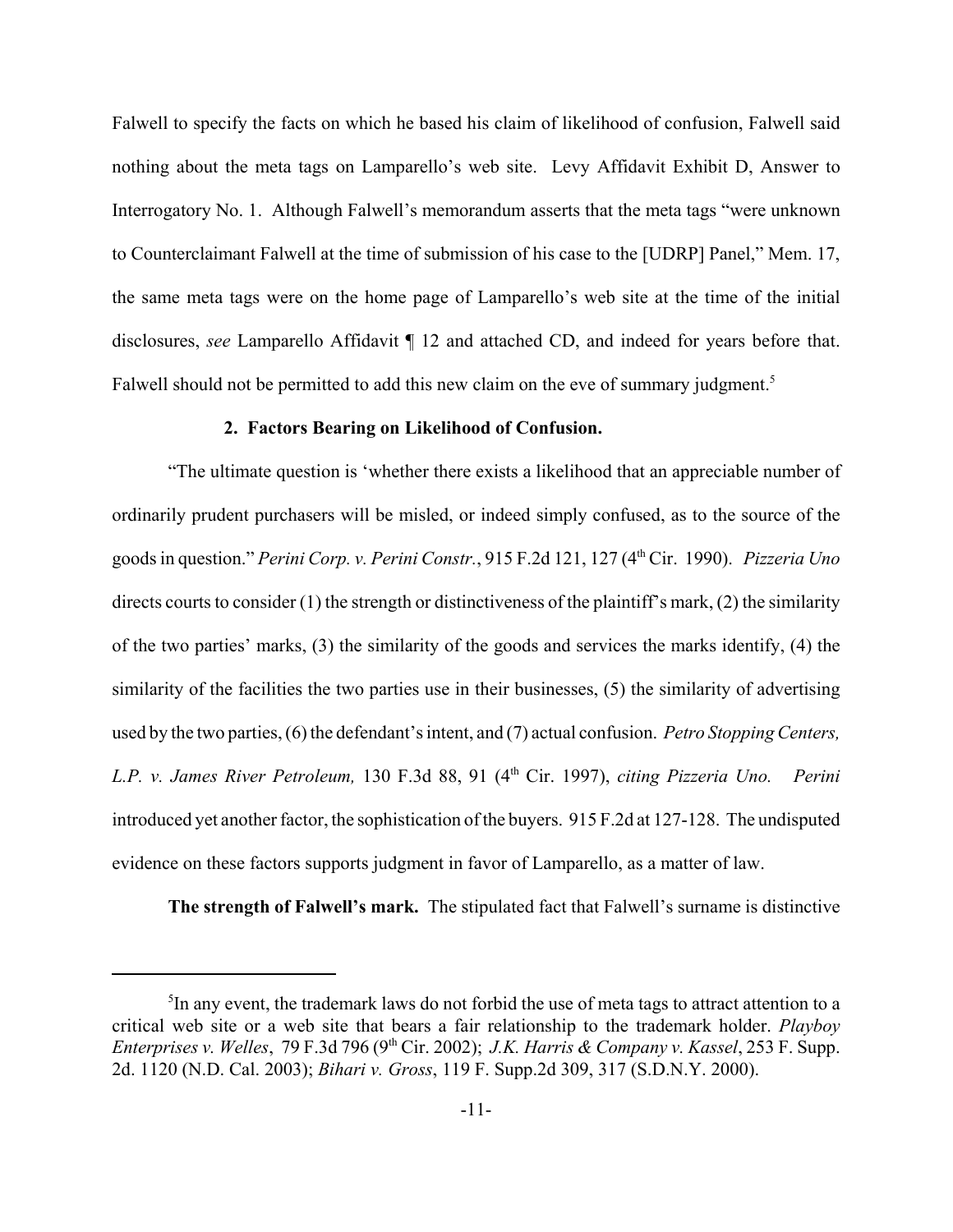says little about the relative strength of the mark, because Jerry Falwell shares that surname, and the similar Fallwell surname, with nearly 1500 other people. Stip. ¶ 2, 32. Many of these other people (and one corporation) use their names in connection with commercial activities, Stip ¶¶ 4-6; Falwell Admissions Nos. 6-9; Levy Affidavit Exhibit C, and hence have common-law trademarks in their names. And although Jerry Falwell is far more notorious than the other similarly named persons, the search engine results attached to the summary judgment motions of both sides reveal that the notoriety stems more from the firestorm of criticism that he attracts than from his self-promotion,. Surely, the fact that the surname has become so well identified with Jerry Falwell because of the extent of public criticism should not be a reason to forbid critics from using his surname to identify a web site that criticizes him.

Moreover, Falwell has not claimed that his mark in his surname is famous (because other Falwells and Fallwells made commercial use of the name before he did, Stip. 4; Fal. Adm. 6-9), and he has disclaimed any dilution theories. Falwell Answer to Interrogatory No. 4. Even in the limited "industry" of using religious proselytizing to make money, at least one person with the surname Fallwell solicits donations on the Internet. In sum, the distinctiveness of Falwell's last name does not make his mark particularly strong under the first factor.

**Similarity of marks**. Lamparello's domain name fallwell.com is similar to defendants' common law Falwell mark, but for the reasons discussed above at pages 5 to 6, it is not similar to the registered mark "Listen America With Jerry Falwell." In any event, this factor is not very helpful to Falwell, because Lamparello is using "fallwell.com" for a web site that is **about** Falwell, which is fair use. The reason why "similarity of marks" is often a factor that weighs in favor of likelihood of confusion is that rival manufacturers have a wide range of names they can pick for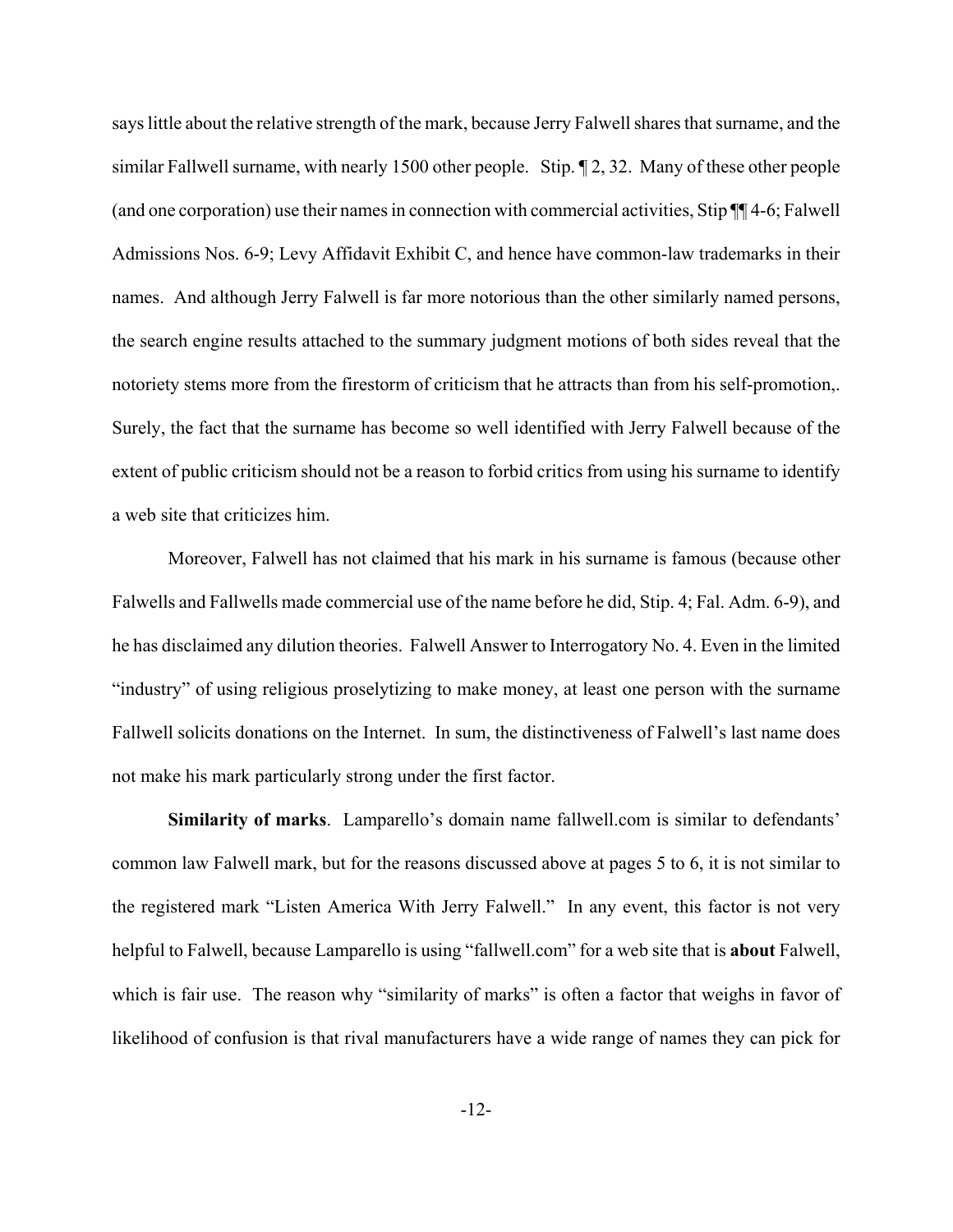their own products, and when they pick a name that is highly similar to the trademark owner's name, they are causing likely confusion. But when the mark is used for purposes of identifying the subject of criticism, similarity is not so helpful to the mark holder because there is an alternate explanation for the use of the name – to identify the product being criticized. Indeed, similarity of marks will always be present when the defendant is engaged in fair use. "Much useful social and commercial discourse would be all but impossible if speakers were under threat of an infringement lawsuit every time they made reference to a person, company or product by using its trademark." *CPC v. Skippy*, 214 F.3d 456, 462 (4th Cir. 2000) A factor that will always be present when fair use is claimed should not weigh in favor of a finding of likely confusion, lest the very presence of fair use be sufficient to show likely confusion. *See also Anheuser-Busch v. L&L Wings*, 962 F.2d 316, 321 (4<sup>th</sup>) Cir. 1992) (similarity does not favor markholder when parody is at issue).

**Relatedness of Goods and Services.** Falwell argues that the parties operate in the same "relevant market, i.e., the Internet." However, in the examination guide that explains why attempts to register domain names as trademarks must generally be rejected, the Patent and Trademark Office refused to countenance such an analysis, because "Advertising one's own products or services is not a service. [citation omitted]. Therefore, businesses that create a web site for the sole purpose of advertising their own products or services cannot register a domain name used to identify that activity." Examination Guide No. 2-99, *Marks Composed, in Whole or in Part, of Domain Names* (September 29, 1999). This factor also does not support Falwell because it has been stipulated that the Lamparello's web site does not sell goods or services. Stip. 1. Although the web site did recommend a book several years ago, it was never sold on the site and the references were removed voluntarily long before suit was brought.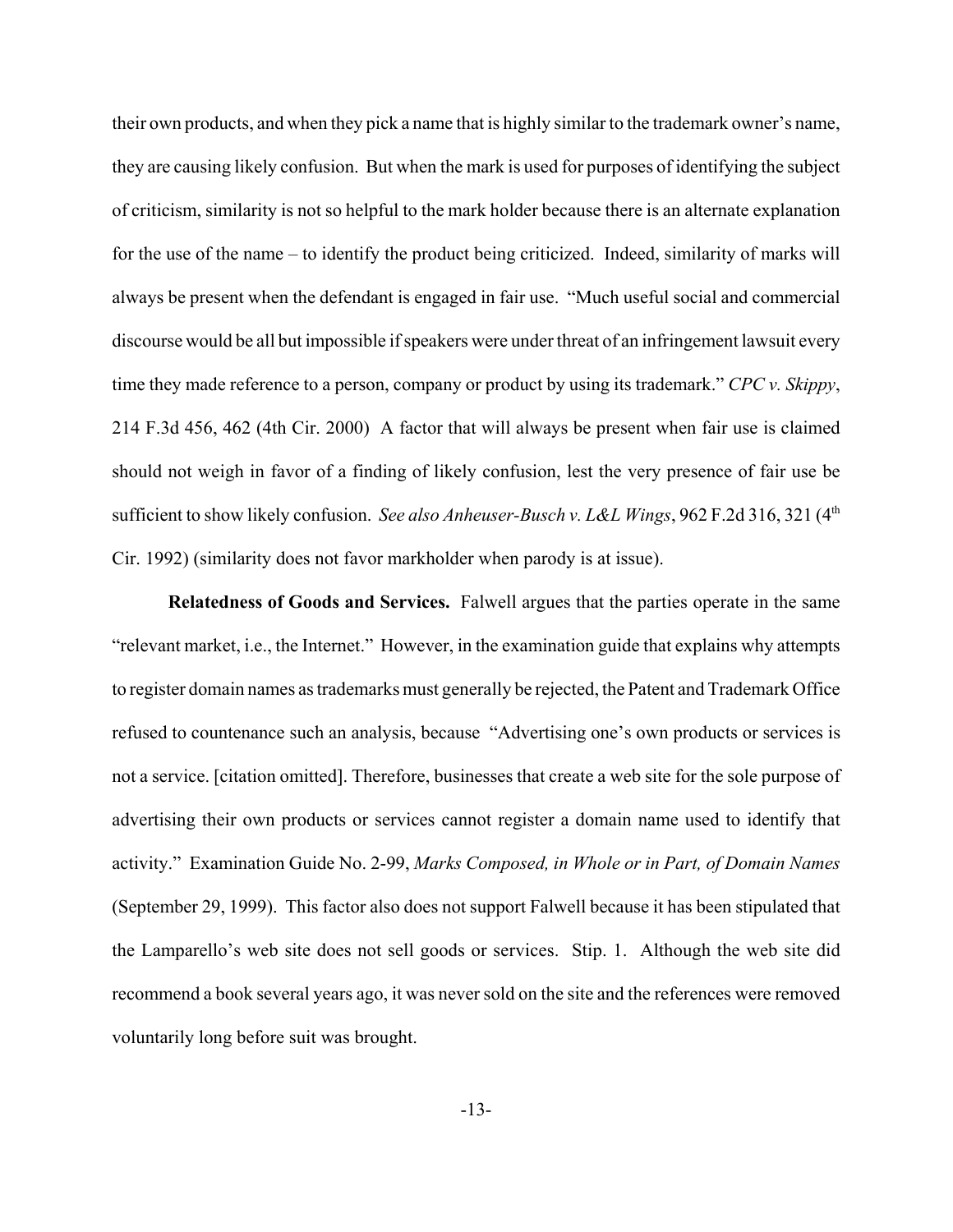**Similarity of facilities used in business** and **similarity of advertising.** These factors similarly favor Lamparello because Lamparello does not use the web site for business and he does not advertise the web site.

**Lamparello's intent.** Falwell's only discussion of this factor is the cryptic comment that "Lamparello's intent is admitted." Fal. Mem. at 22. But *Pizzeria Uno* makes clear that the only intent that is relevant is "intent to confuse the buying public." 747 F.2d at 1535. *Accord Shakespeare Co. v. Silstar Corp.*, 110 F.3d 234, 241 (4th Cir. 1997); *Anheuser-Busch v. L&L Wings*, 962 F.2d 316, 321 (4<sup>th</sup> Cir. 1992). No such intent is present here. To be sure, when the seller of a rival product deliberately chooses a domain name for a web site for its own products using a name known to be the trademark of another person, as in *Brookfield Communications v. West Coast Entertainment*, 174 F.3d 1036, 1059 (9<sup>th</sup> Cir. 1999), an inference of bad intent is appropriate. But when the trademarked name is used for the domain name of a web site that is about the trademarked product, quite the opposite intent should be inferred. Otherwise, any fair use would support a finding of bad intent. In this case, the undisputed evidence is that Lamparello's purpose in choosing his domain name was to denominate accurately the topic of his web site. Lamp. Aff. 1 3.

Further supporting Lamparello on the "intent" factor are the facts that his web site includes a strong disclaimer and a hyperlink to Falwell's own web site, at both the top and bottom of the home page. The disclaimers negate any inference that Lamparello was trying to confuse Internet viewers or to keep them from finding Falwell's own site. Indeed, the Second Circuit has held that the First Amendment requires courts to consider the use of disclaimers when they can dispel any confusion that may exist. *Consumers' Union v. General Signal Corp.*, 724 F2d 1044, 1053 (2<sup>d</sup> Cir. 1983). Especially when, as here, the trademark claim is relatively weak, a prominent disclaimer may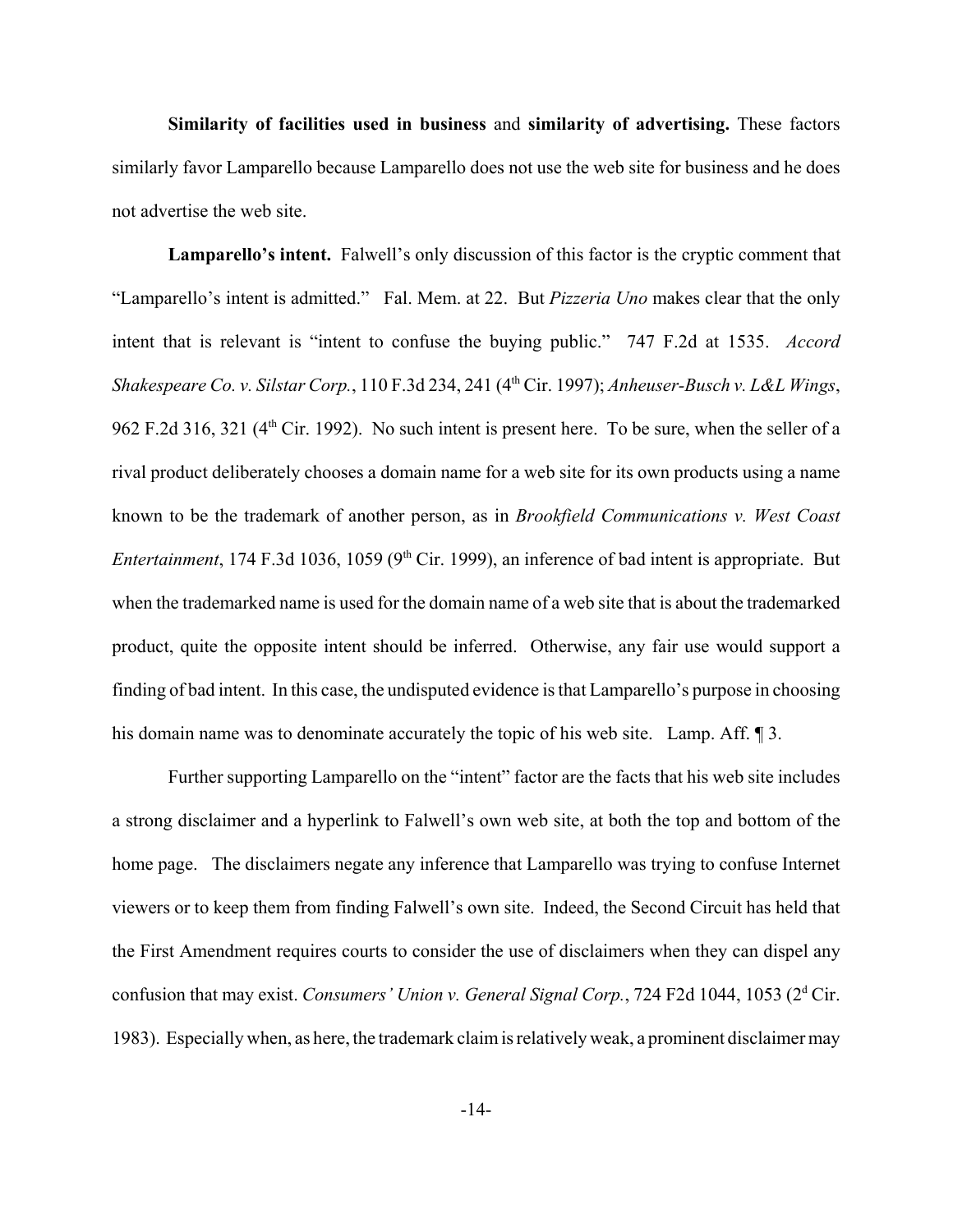provide all the protection against confusion that the mark holder deserves. *Westchester Media v. PRL USA Holdings*, 214 F.3d 658, 673 (5<sup>th</sup> Cir. 2000) (reversing because district court refused to consider disclaimers); *Soltex Polymer Corp. v. Fortex Indus.*, 832 F.2d 1325, 1329-1330 (2<sup>d</sup> Cir. 1987). Indeed, the Sixth Circuit has expressly relied on the use of a disclaimer and a hyperlink on a consumer site as defeating a trademark infringement claim. *Taubman v. WebFeats*, 319 F.3d 770, 776-777 (2003), as have some district courts. *See* Lamparello's opening brief, at 21.

**Actual Confusion.** Falwell (at 22) contends that this factor supports him because "actual confusion has been shown," but in fact this factor weighs very heavily in Lamparello's favor, for several reasons. Falwell's evidence on actual confusion consists of a survey of Falwell's written mail showing that between 3% and 5.5 % of his correspondents spell his name "Fallwell," Fal. Mem. at 18, and the contention that over the period of the last two and one half years, Falwell has received "2 or 3 e-mails and at least 5 telephonic communications" from people who complained about Lamparello's web site and/or expressed concern that Falwell's web site had been hacked. *Id.* at 17.

However, the fact that a survey of mail shows that up to 5.5% of his supporters use a misspelling that might lead them to find fallwell.com does not help Falwell. Rather, as the Fourth Circuit has stated, survey evidence showing less than 10% confusion favors the defendant. *Sara Lee Corp. v. Kayser-Roth Corp.*, 81 F.3d 455 (4<sup>th</sup> Cir. 1996). Moreover, it is questionable whether the seven or eight calls and emails are evidence of actual confusion. These individuals apparently recognized that the web site was not sponsored by Falwell, and they contacted Falwell's own webmaster precisely because they were **not** confused about the source of the material they found at fallwell.com. At best, these seven or eight individuals might be examples of initial interest confusion (an issue discussed *infra*), although without knowing how they happened upon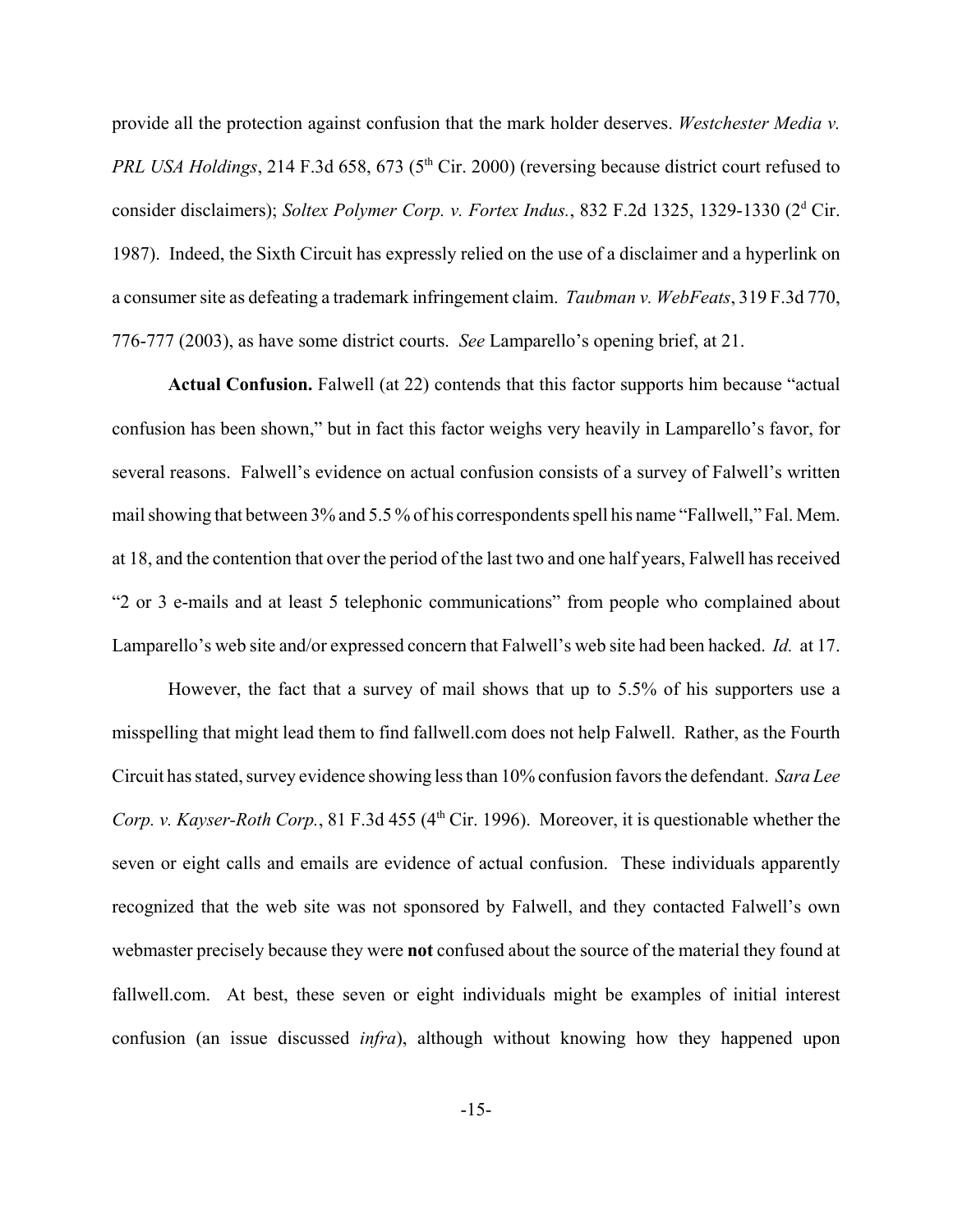fallwell.com, even that is not certain, and surely it has not been proved. Because Falwell neither saved the email communications nor logged the telephone calls, but instead asks the Court to accept the testimonial recollection of his webmaster sworn months or years later, even this paltry evidence should be taken with a grain of salt.<sup>6</sup>

Moreover, the small number of cases of actual confusion is very supportive of Lamparello's position, because, as the Fourth Circuit said in *Petro Stopping Centers,* 130 F.3d at 95, "the company's failure to uncover more than a few instances of actual confusion creates a presumption against likelihood of confusion in the future." Likewise, numerous other circuits have said that when two uses have existed side by side for several years and there are only a few instances of confusion, that fact actually weighs **against** a finding of likely confusion. *Kendall-Jackson Winery v. E&J Gallo Winery*, 150 F.3d 1042, 1052 (9th Cir. 1998). *Accord A&H Sportswear v. Victoria's Secret Stores*, 237 F.3d 198, 227 (3d Cir. 2000); *Elvis Presley Enterprises v. Capece*, 141 F3d 188,  $204$  (5<sup>th</sup> Cir. 1998).

Here, it is undisputed that, every day, plaintiff Lamparello received approximately 200 hits on his web site, Stip. ¶11; over the period of thirty months, that means that more than 180,000 hits on his site. During the same time, Falwell's web traffic was many times larger. *Id.* Moreover, Lamparello's web site had coexisted with Falwell's web site for more than five years at the time this brief is written (since February 1999). The eight instances of purported actual confusion is so minute by comparison that it weighs very heavily against a finding of likelihood of confusion.

<sup>6</sup> Because Falwell began threatening Lamparello with trademark litigation in October 2001, the entire period of 2½ years during which the emails were discarded and the phone calls were not logged occurred when Falwell knew that litigation was a possibility and that the evidence was potentially relevant.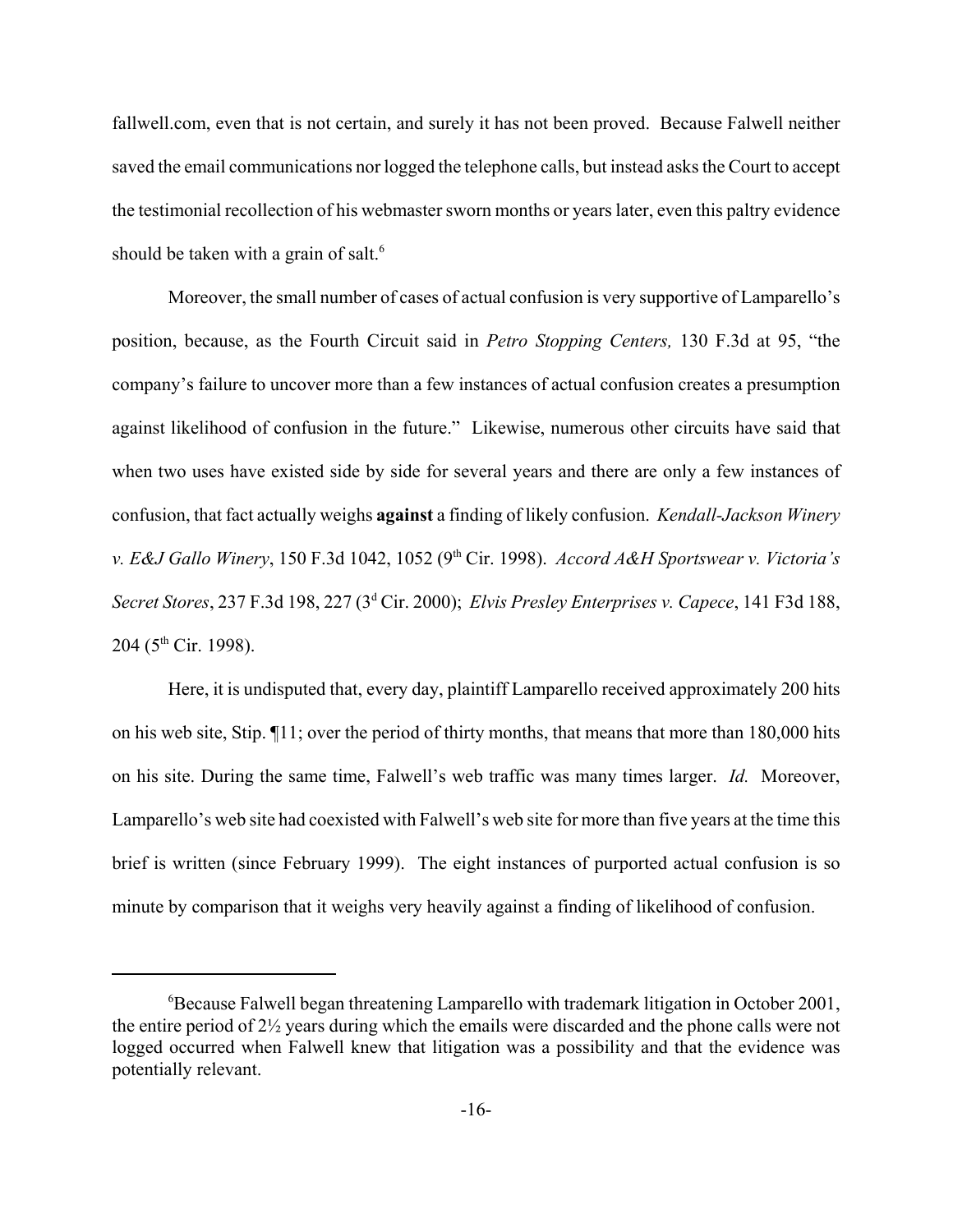Other undisputed facts further support Lamparello on the issue of actual confusion. The parties have stipulated that Lamparello's web site had "no measurable impact" on the quantity of traffic to Falwell's web site. Suppl. Stip. And, Falwell has waived any claim of actual damages based on lost sales or donations on his web site, and refused in discovery to produce evidence of sales from which any trends might have been determined. Fal. Interrog. Nos. 5-6; Fa. Doc. Nos. 9- 12. These facts further negate any implication that whatever initial interest confusion might have been suffered by persons reaching fallwell.com when they were looking for Falwell's own site ripened into actual confusion that actually diverted them from Falwell's site.

**Sophistication of the Buying Public.** Although there is no evidence directly on this point, Falwell's views about homosexuality are notorious, and it is difficult to believe that any of his supporters or target audience would believe that he was the sponsor of a web site that defends gay and lesbian people and criticizes Falwell for his positions. Moreover, courts recognize the increasing sophistication of Internet users and their ability to find what they want when a first web visit does not meet their expectations. *Entrepreneur Media v. Smith*, 279 F.3d 1135, 1147 (9<sup>th</sup> Cir. 2002) ("consumers are aware that domain names for different Web sites are often quite similar . . . and that very small differences matter"); *Strick Corp. v. Strickland*, 162 F.Supp.2d 372, 377 (E.D.Pa. 2001). *See generally* expert report of Milton Mueller and 19 to 20 *, infra.*

**The Relevance of Initial Interest Confusion.** Falwell also argues that, even if there is no likelihood of confusion, Lamparello is guilty of causing initial interest confusion. In the Internet context, initial interest confusion is said to occur when a consumer looking for a trademark holder is drawn by use of the mark in a domain name, meta tags, or keyword advertising, to a web site that is **not***,* once viewed, confusing about source. Nonetheless, the consumer may decide that he is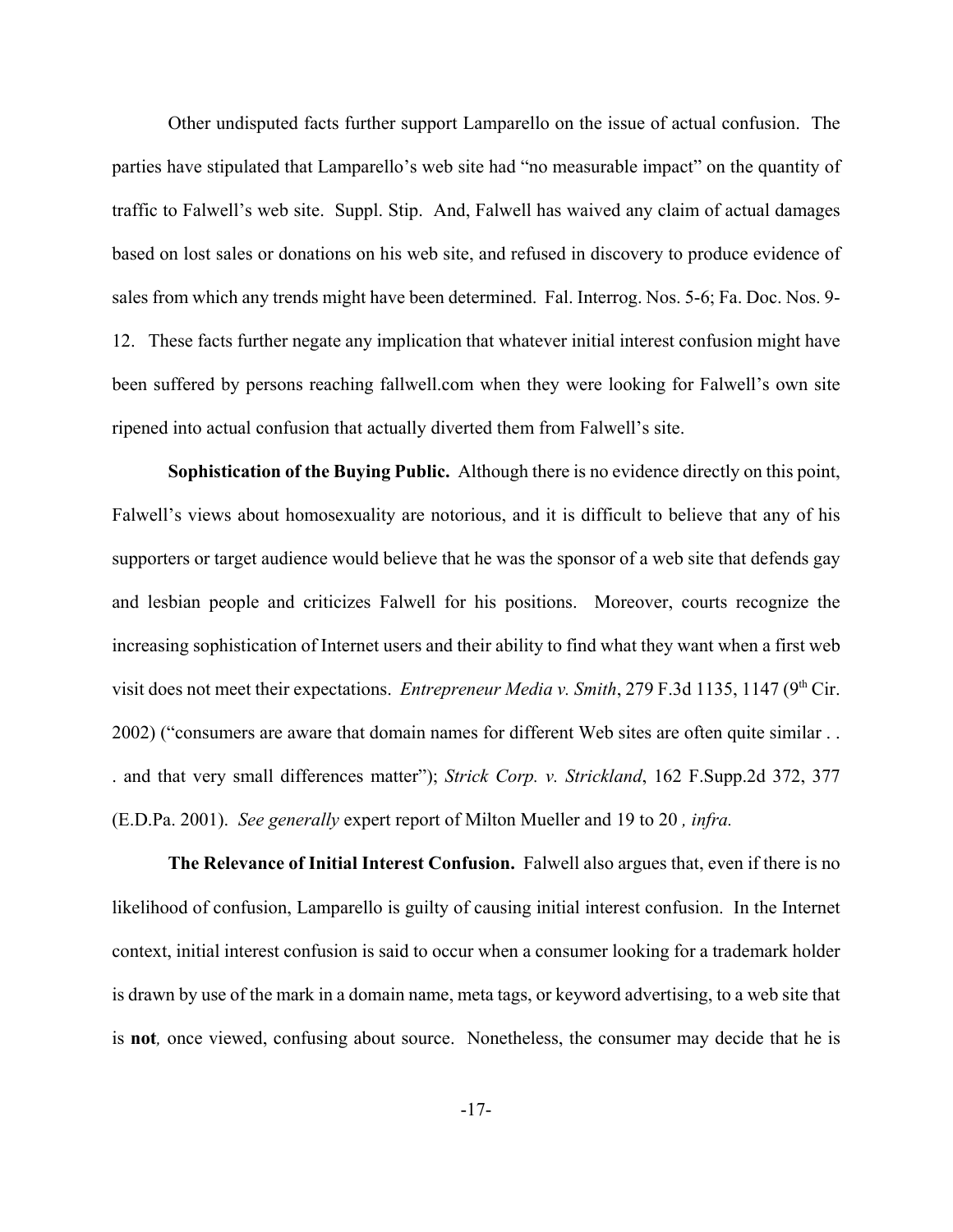interested in the goods or services marketed there, and thus stay and look further **despite** the lack of confusion. *Brookfield Communications v. West Coast Entertainment*, 174 F.3d 1036, 1062 (9<sup>th</sup>) Cir. 1999). The hypothetical user decides not to continue to look for the trademark holder, not because of any illusions about who sponsors the website he or she is viewing, but because the website provides other attractive inducements. For example, the consumer may perceive that the current website offers good comparative information, or cheaper prices for functionally equivalent goods, or higher quality goods. However, for three critical reasons, this doctrine cannot help Falwell here.

First, the doctrine of initial interest confusion has its most important application when two commercial competitors are selling similar goods to the same set of consumers. The doctrine has less force when customers are likely to exercise care in making their final purchasing decisions. Checkpoint Systems v. Check Point Software Tech., 269 F.3d 270, 296 (3<sup>d</sup> Cir. 2001). Because Lamparello is not selling rival goods but is simply expressing his views about Falwell, and because people who support Falwell are likely to be fully cognizant of Falwell's hostility toward homosexuality and hence quite able to distinguish between Lamparello's views and Falwell's, initial interest confusion does not support a finding in favor of Falwell.7

Second, post-*Brookfield* developments in both law and technology call into question the applicability of initial interest confusion to a web site that accurately uses a domain name to denote the subject of the site. The early domain name cases spoke with assurance of the supposed lack of sophistication of Internet viewers and the absence of a reliable index of web sites. *E.g.*, *Panavison*

<sup>&</sup>lt;sup>7</sup>Such recognition was manifest in each of the three emails attached to Falwell's Answers to Interrogatories. Second Levy Affidavit ¶ 4 and Exhibit I.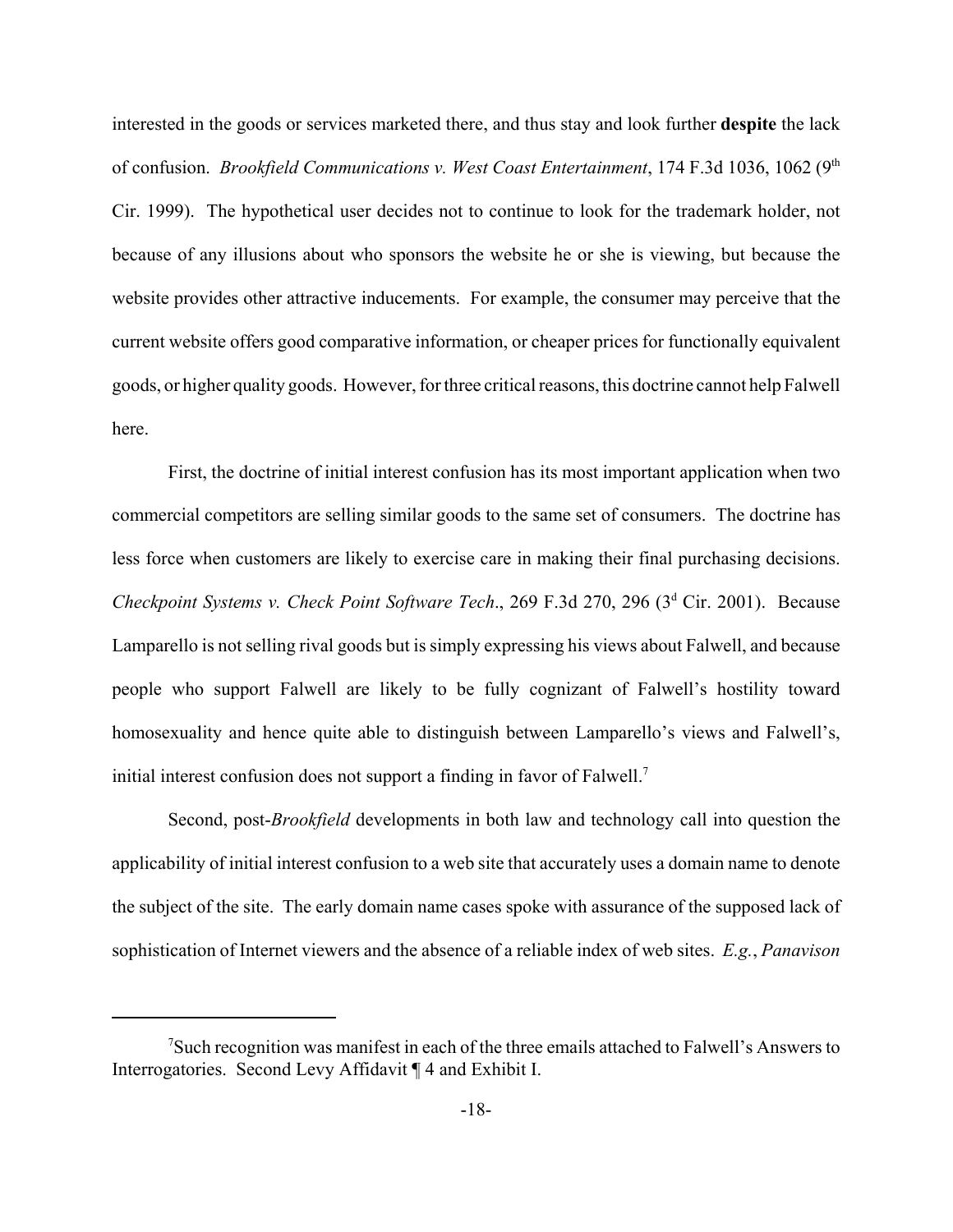*v. Toeppen*, 141 F.3d 1316, 1327 (9th Cir. 1998); *Jews for Jesus v. Brodsky*, 993 F.Supp. 282, 303 (D.N.J. 1998). The courts assumed that a customer who got to the wrong website would just give up "due to anger, frustration or the assumption that plaintiff's home page does not exist." *Id.* at 307. On this theory, when a customer was confused into visiting another person's website by a misleading domain name, even though confusion was dispelled as soon as the customer reached the rival site, the customer would find it too hard to find the site that he was really seeking. In this context, the doctrine of initial interest confusion protected the consumer against unduly high search costs that would have been incurred as a consequence of the temporarily confusing use of the mark.

This analysis has become outdated through both changes in the sophistication of Internet viewers and developments in search technology. Although it authored *Brookfield*, the Ninth Circuit has repudiated the view that Internet viewers are naive or unsophisticated *Entrepreneur Media v. Smith*, 279 F3d 1135, 1147 (9th Cir. 2002). And in *Interstellar Starship Serv. v. Epix*, 304 F3d 936, 942 ( $9<sup>th</sup>$  Cir. 2002), that court retreated from the suggestion that initial interest confusion was an independent violation that could be found without reference to other factors: "[t]o evaluate the likelihood of confusion, including initial interest confusion, the so-called *Sleekcraft* factors provide non-exhaustive guidance." The court denied relief by "balancing all of the *Sleekcraft* factors within the unique context of each case." *Id.* And numerous courts, not to speak of the expert report of Milton Mueller, submitted with Lamparello's opening brief, have recognized that search engines now **do** provide an excellent index for the World Wide Web, or at least large portions of it, and have acknowledged the diminution of the consequences of landing at the "wrong" web site as a result of initial interest confusion. *E.g.*, *Strick Corp. v. Strickland*, 162 F.Supp.2d 372 (E.D.Pa. 2001); *Bihari v. Gross*, 119 F.Supp.2d 309, 320 n.15 (S.D.N.Y. 2000). As *Strick* stated: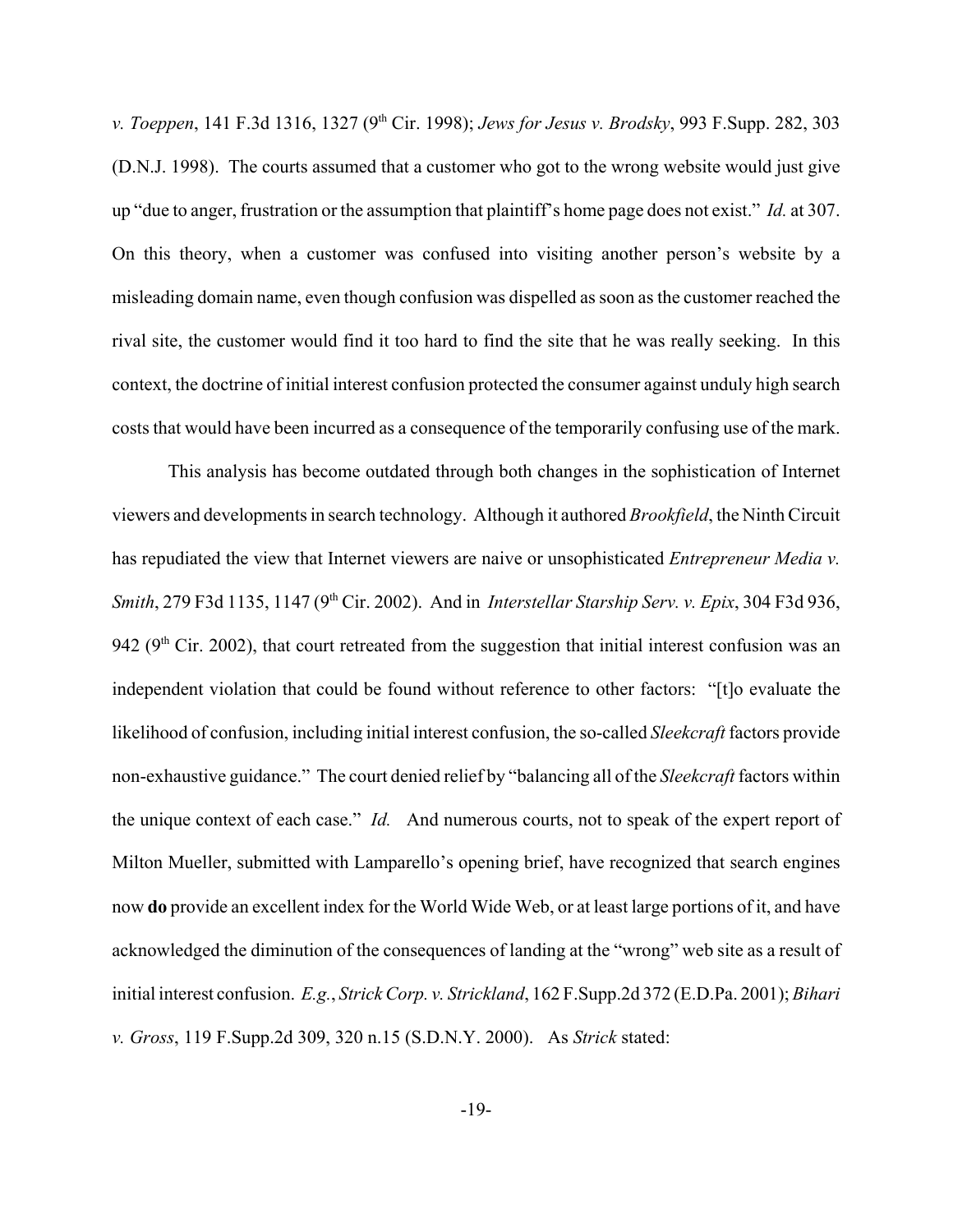[A]ny initial confusion that arises from Defendant's use of his strick.com domain site, specifically, that consumers will realize that they are at the wrong site and will go to an Internet search engine to find the right one, is not enough to be legally significant. . . . It is clear that Internet surfers are inured to the false starts and excursions awaiting them and are unlikely to be dissuaded, or unnerved, when, after taking a stab at what they think is the most likely domain name for particular web site [they] guess wrong and bring up another's webpage.

162 F.Supp.2d at 377 (quotation marks and citations omitted).8

Here, of course, Lamparello's hyperlink to Falwell's own web site means that viewers who suffer from initial interest confusion need not even press the "back" button or go to a search engine; they need only click on the hyperlink to go straight to Falwell's site.

Third, an injunction against noncommercial use of the trademark pursuant to the doctrine of initial interest confusion, or an award of damages based on profits lost because the critic was effective in persuading consumers not to buy the trademark holder's product, would be inconsistent with the First Amendment. Even if a compelling government interest were served by forbidding a mere "likelihood of confusion," and there were thus a constitutionally permissible basis for issuing an injunction against noncommercial speech, the constitutional basis for the injunction is even more problematic if the confusion caused by the trademark is merely ephemeral. If, for example, the confusion caused by use of the trademark in a domain name is dispelled as soon as the consumer begins to read the home page and recognizes that the site is critical of the trademark owner and does not sell the trademark owner's or a competitor's products, there is no "compelling government interest" served by enjoining the domain name. *Cf. Northland Ins. Co. v. Blaylock*, 115 FSupp2d 1108, 1119-1121 (D.Minn. 2000) (declining as a matter of trademark law to apply initial interest

<sup>&</sup>lt;sup>8</sup>David Bernstein, a prominent trademark enforcement lawyer, stated that "99 times out of 100, consumers are able to find the site they are looking for." Loomis, *Domain Name Disputes Decline as Internet Matures*, http://www.law.com/jsp/article.jsp?id=1044059430652.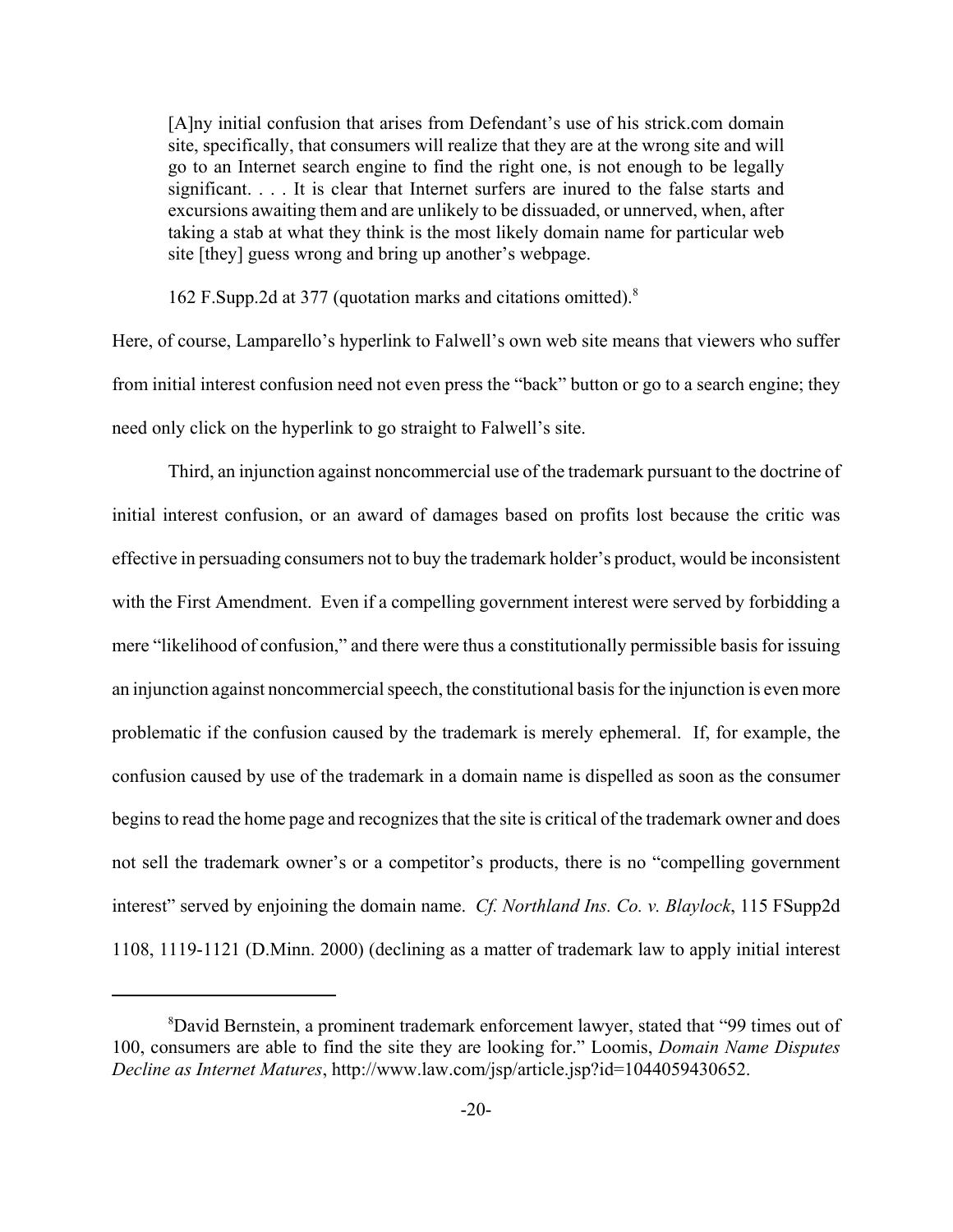confusion absent proof of commercial motive).

In sum, the *Pizzeria Uno* factors weigh heavily in favor of a finding of no likelihood of confusion, and summary judgment should be granted in Lamparello's favor for this additional reason.

## **D. Falwell Has Not Shown Damage As Required for Liability Under Section 43 of the Lanham Act**.

Falwell cannot establish a violation of section 43 of the Lanham Act, which provides that the cause of action can be pursued only by "any person who believes that he or she is or is likely to be damaged by such act." Despite the language "who believes," Falwell acknowledges, Fal. Mem. at 23, that standing to sue under section 43(a) requires evidence that the plaintiff was damaged, or is likely to have been damaged, by the violation. *Servicetrends v. Siemens Medical Sys*, 870 F. Supp. 1042, 1067-1068 (N.D. Ga. 1994). "The likelihood of injury and causation will not be presumed, but must be demonstrated." *Havana Club Holding v. Galleon S.A.*, 203 F.3d 116 (2<sup>d</sup> Cir. 2000); *Frisch's Restaurants v. Elby's Big Boy*, 670 F.2d 642, 649 (6<sup>th</sup> Cir. 1982). *See also Perini Corp. v. Perini Constr.*, 915 F.2d at 128 (basis for predicting damage must be explained). Such proof is absent here.

Falwell's purported evidence on the issue of damage is two-fold. He shows that between three and five-and-a-half percent of the people who send him mail misspell his name "Fallwell," Fal. Mem. 18, and then argues that those who find Lamparello's site instead of his own and are misled into accepting Lamparello's idea that homosexuality is acceptable will go to Hell. *Id.* at 23-24. He also speculates that some people might not reach his own web site, and that he might therefore lose sales or donations. *Id.* 24.

Falwell's claim to standing based on the spiritual consequences that others will suffer if they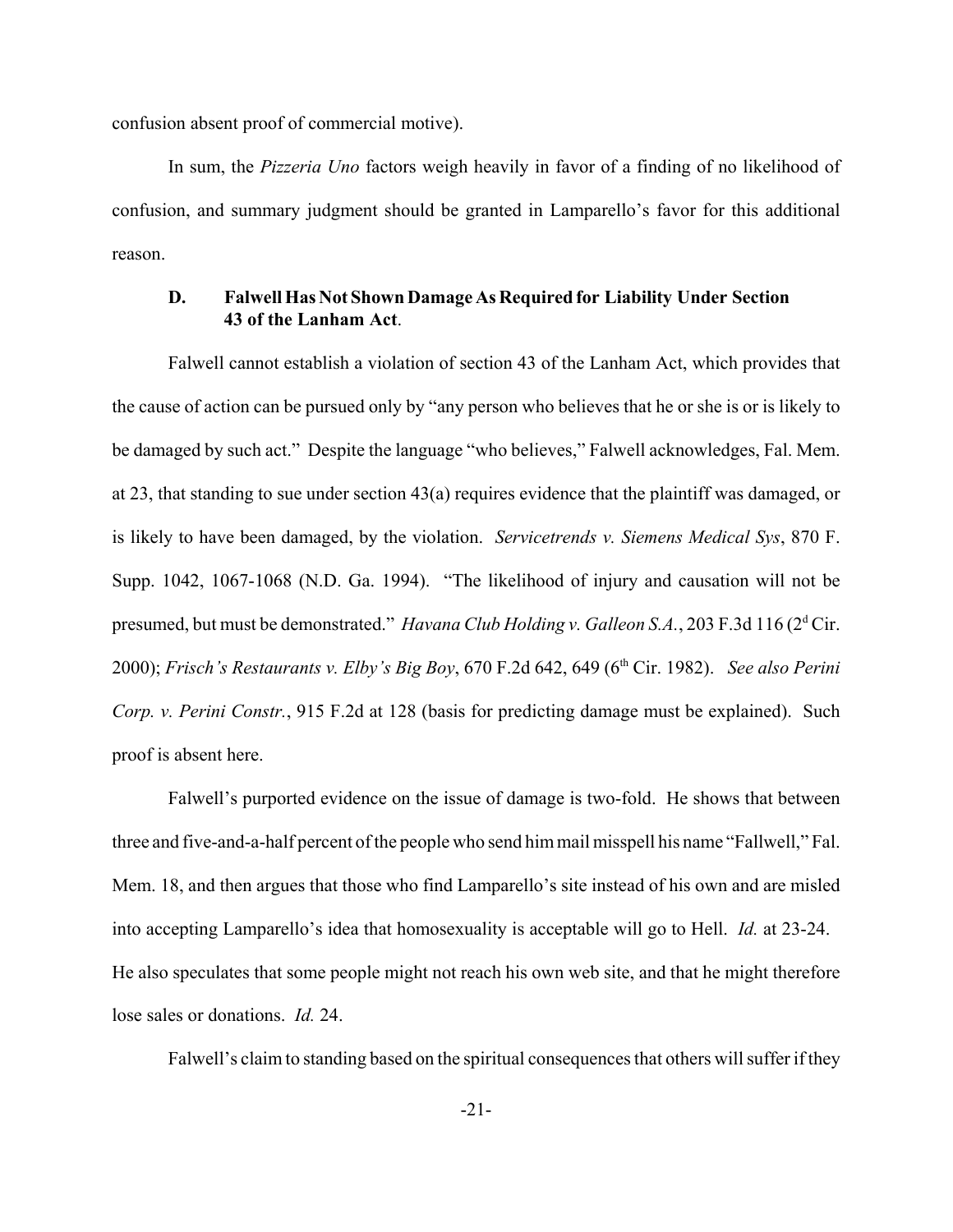agree with Lamparello's views is dubious at best, as is his unstated premise that the Establishment Clause allows the Court to consider this form of "damage." In any event, both arguments fail because of admissions that Falwell has previously made in this case. First, he has conceded that Lamparello's web site had no measurable impact on the quantity of traffic reaching the Falwell web site. Suppl. Stip. Second, Falwell agreed in discovery not to claim actual damages, based on lost sales and donations, and consequently refused to produce evidence of the level of sales or revenues since 1998, when he first created his web site. Levy Aff., Exhibit D, Answer to Interrogatory No. 6, Responses to Document Request Nos. 3, 9, 10, 11, 12. Third, when asked to describe each "injury . . . suffered as a result of Lamparello's use of the marks at issue," Falwell complained only of the harm from criticism, with no mention of the harms now asserted in his memorandum. Levy Aff., Exhibit D, Answer to Interrogatory No. 5. Fourth, the relatively small number of hits that Lamparello's web site received, Stip. 11**,** makes any speculation about lost revenue extremely dubious. In this context, such speculation simply does not show any probability that Falwell will suffer damage, and for this reason, as well as the lack of commercial conduct and no likelihood of confusion, summary judgment should be granted dismissing Falwell's section 43 claim.<sup>9</sup>

## **E. Lamparello Did Not Register Fallwell.Com With a Bad Faith Intent to Profit.**

"The ACPA was enacted in 1999 in response to concerns over the proliferation of

<sup>&</sup>lt;sup>9</sup>Indeed, in June 2003, Falwell was actually making a prominent display on his home page of his trademark complaints about his Internet critics, Levy Second Aff. Exhibit H, presumably because he felt that the activity would inflame his supporters and hence spur them to greater devotion and support. In an analogous situation, the Sixth Circuit refused to assume that an alleged copyright infringement harmed the plaintiff financially, but took the more practical view that the "infringement" was being used quite profitably by the plaintiff. *See NRA v. Handgun Control Fed'n*, 15 F.3d 559, 562 (6th Cir. 1994).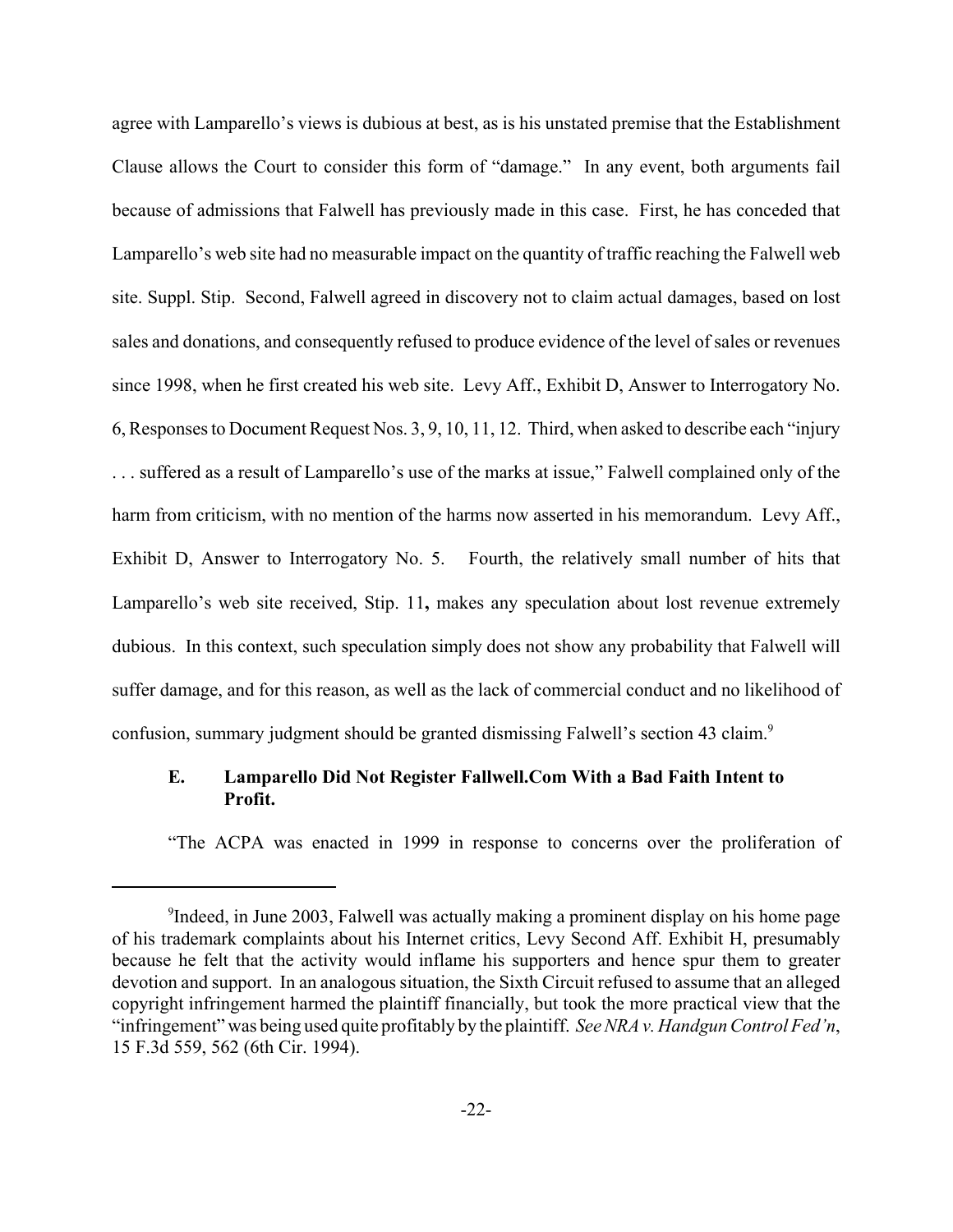cybersquatting – the Internet version of a land grab. . . . Cybersquatting is the practice of registering well-known brand names as Internet domain names in order to force the rightful owners of the marks to pay for the right to engage in electronic commerce under their own brand name." *Virtual Works v. Volkswagen of America*, 238 F.3d 264, 267 (4th Cir. 2001). *Accord Mayflower Transit v. Prince* 2004 WL 859281 (D.N.J. 2004). *See also Rohr-Gurnee Motors v. Patterson*, 2004 WL 422525 (N.D.Ill.), at \*5 (awarding attorney fees against plaintiff). *Virtual Works* specifically warned against the chilling effects of expansive interpretations of this statute. 238 F.3d at 269.

The purpose of the "bad faith intent to profit" prong of the cybers quatting statute undercuts Falwell's claim of bad faith intent to profit. Both the House and Senate Committees explained this purpose in almost identical language, which was repeated in the Conference Report reconciling the House and Senate Bills:

The bill is carefully and narrowly tailored, however, to extend only to cases where the plaintiff can demonstrate that the defendant registered, trafficked in, or used the offending domain name with bad-faith intent to profit from the goodwill of a mark belonging to someone else. Thus, the bill does not extend to . . . someone who is aware of the trademark status of the name but registers a domain name containing the mark for any reason other than with bad faith intent to profit from the goodwill associated with that mark.

. . . The [nine enumerated] factors are designed to balance the property interests of trademark owners with the legitimate interests of Internet users and others who seek to make lawful uses of others' marks, including for purposes such as comparative advertising, comment, criticism, parody, news reporting, fair use, etc.

House Report 106-412, at 10; Senate Report No. 106-140, at 12-13; House Conf. Report 106-464, at 109.

As the House Committee explained, at 10, "the first four [factors] suggest circumstances that may tend to indicate an absence of bad faith intent to profit," while the remainder point in the opposite direction. Unlike the *Pizzeria Uno* factors, which can be considered in every case, a mark holder cannot simply run through the four "pro-registrant" factors and argue that the absence of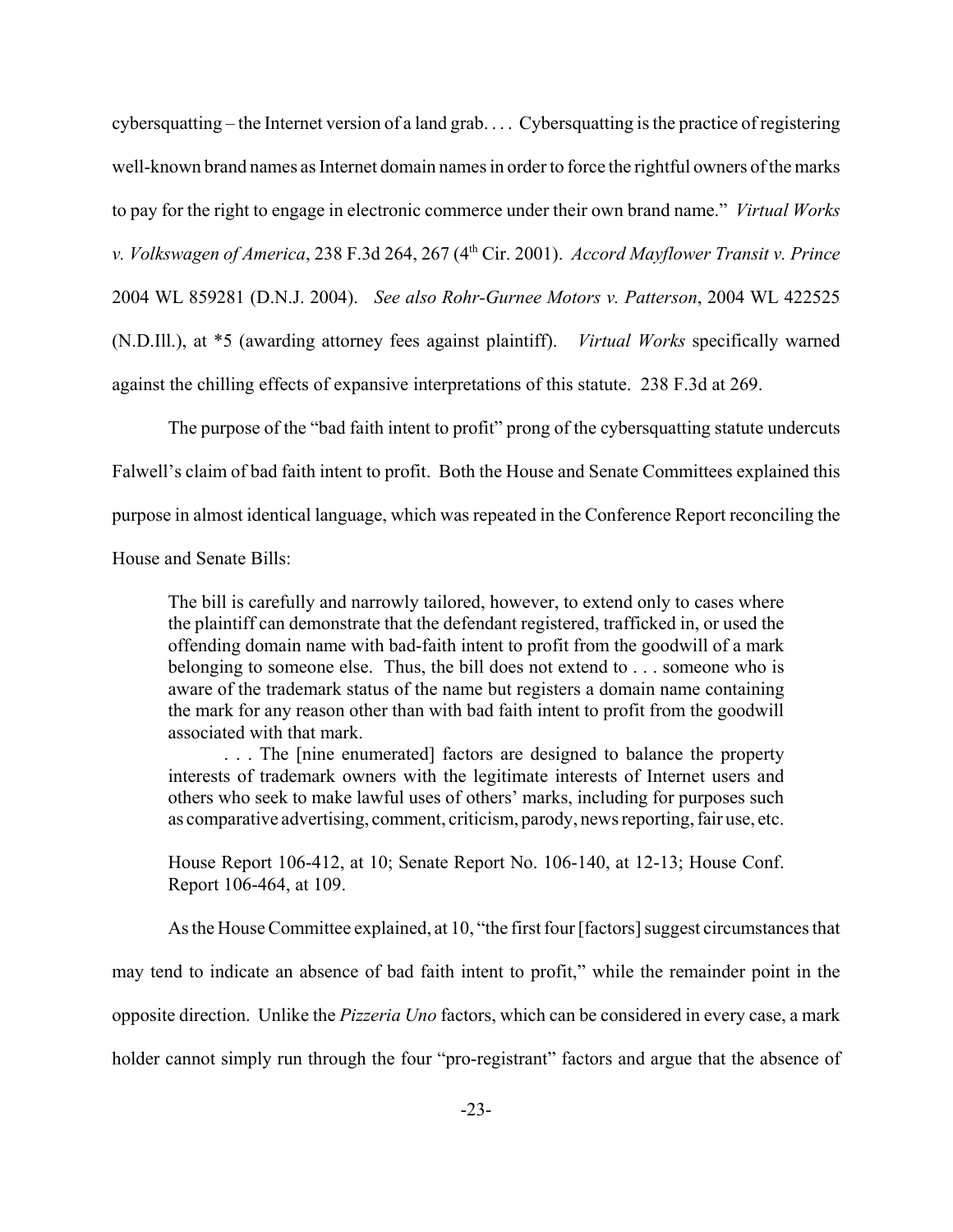some of them outweighs others, as Falwell tries to do; each of the first four factors addresses separate situations, some of which are mutually exclusive, such as "noncommercial use" under factor IV and use for a bona fide offering of the registrant's own goods under factor III.

In his opening brief, Lamparello showed that factor IV pointed strongly in his favor, and that the negative factors were absent. Falwell attempts to invoke three of the negative factors, but his arguments take excerpts from each factor completely out of context. First, by his assertion that Lamparello "intended to confuse, mislead and divert internet users into accessing his site," Fal. Mem. at 25, Falwell apparently invokes factor V, 15 U.S.C.  $\S 1125(d)(1)(B)(i)(V)$ :

the person's intent to divert consumers from the mark owner's online location to a site accessible under the domain name that could harm the goodwill represented by the mark, either for commercial gain or with the intent to tarnish or disparage the mark, by creating a likelihood of confusion as to the source, sponsorship, affiliation, or endorsement of the site;

However, not only is there no evidence of an intent to divert consumers from Falwell's own site, but the disclaimer and hyperlink to Falwell's own site negates any such contention. Moreover, other necessary elements of this factor are missing – there is no intent to act for commercial gain, and the intent to criticize the mark holder is not the sort of tarnishment or disparagement that is actionable under the trademark laws. 5 J. Thomas McCarthy, *McCarthy on Trademarks and Unfair Competition*  $\S 31:148$  ( $4<sup>th</sup>$  ed. 1999). Nor, as shown above, is there any likelihood of confusion about who sponsors the web site. This factor cannot help Falwell.

Falwell also cites Lamparello's use of the fictitious name "Lamparello International" to identify the registrant as allegedly showing a bad faith intent to profit, Fal. Mem. 25-26, in an apparent attempt to invoke factor VII, 15 U.S.C.  $\S 1125(d)(1)(B)(i)(VII)$ :

provision of material and misleading false contact information when applying for the registration of the domain name, the person's intentional failure to maintain accurate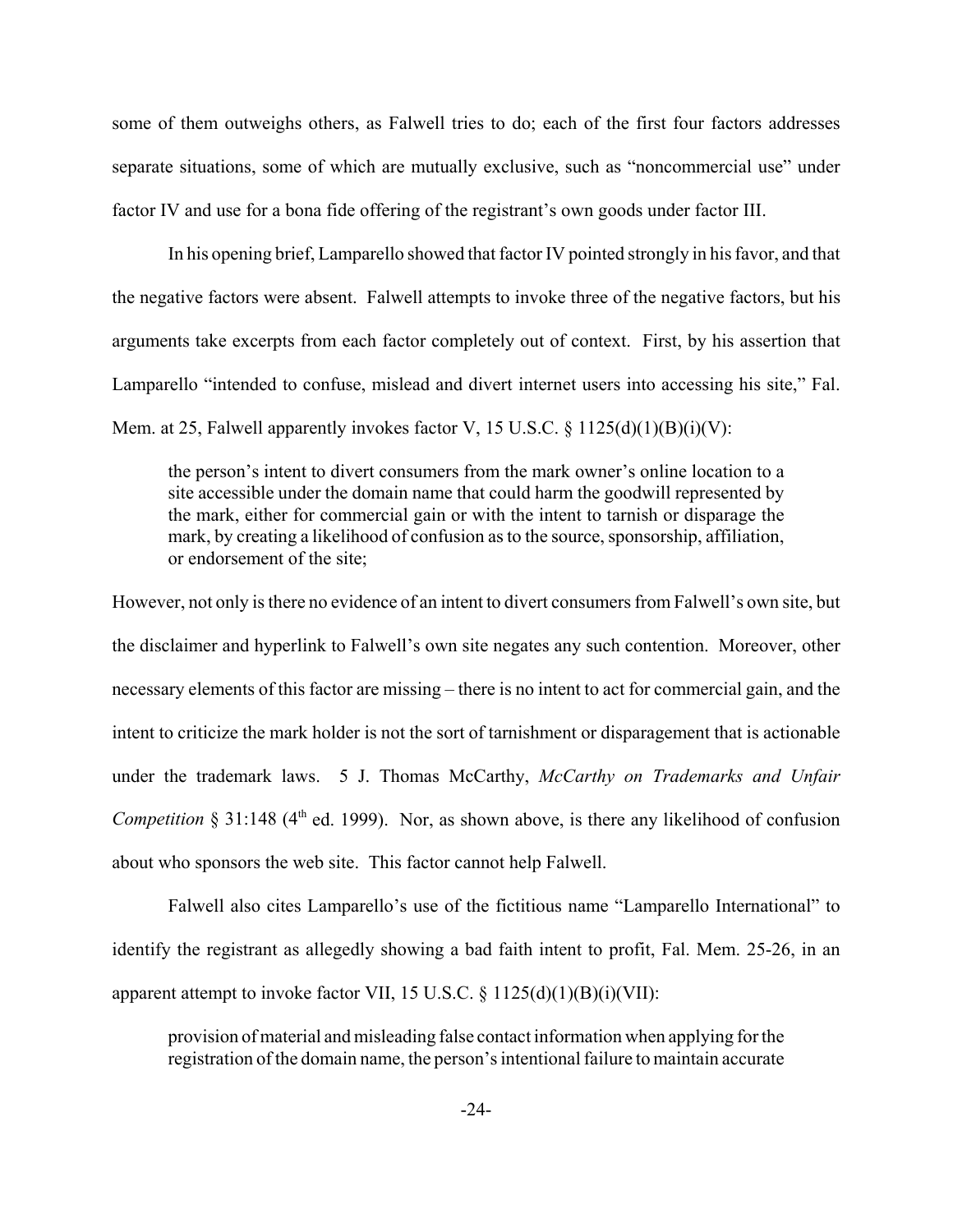contact information, or the person's prior conduct indicating a pattern of such conduct;

As the House Committee made clear, this factor was aimed at persons who give false **contact** information to make it harder to serve process and thus to attempt to frustrate the legal enforcement of mark holders' rights. House Report 106-412, at 12-13. But as Falwell's Exhibit 13 shows, Lamparello provided his name, snail mail and email addresses, and telephone number; nor did Falwell have any difficulty contacting Lamparello or serving him with process.

Finally, Falwell cites Lamparello's acknowledgment that his surname is distinctive as showing a bad faith intent to profit, but factor IX supports the conclusion of bad faith only to " **the extent to which** the mark incorporated in the person's domain name registration is or is not distinctive and famous." 15 U.S.C. § 1125(d)(1)(B)(i)(IX) (emphasis added). There would be no coverage by the ACPA at all if the name were not distinctive, because it would enjoy no trademark protection. But there is no evidence on the "extent" of distinctiveness, except that many search engine hits are devoted to praise or criticism of Jerry Falwell, and that many other people make commercial use of the names Falwell and Fallwell and hence all enjoy common law trademarks in those names. In short, this factor is at best neutral for Falwell, and for these reasons, as well as those set forth in Lamparello's opening brief, at 25-26, Falwell has no ACPA claim.

# **F. Neither Statutory Damages Nor Attorney Fees Should Be Awarded Against Lamparello.**

With the barest of citations of authority, Falwell requests an award of \$1,000,000 in statutory damages as well as an unspecified amount of attorney fees. Even if the Court finds Lamparello liable, neither form of monetary relief is appropriate here.

First, Falwell seeks statutory damages only under section 35(c) of the Lanham Act, 15 U.S.C.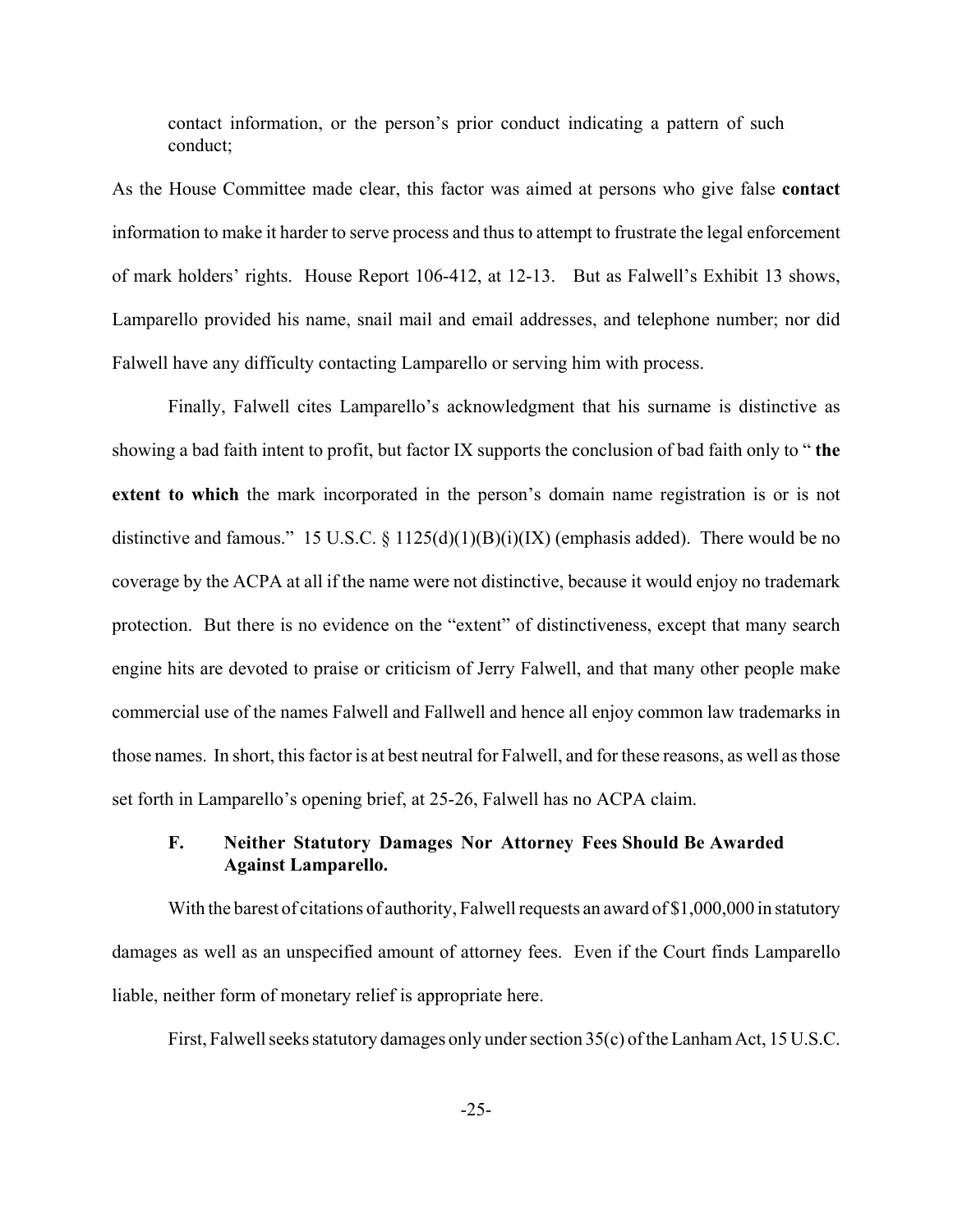§ 1117(c), which authorizes awards of statutory damages in lieu of actual damages when the defendant has used a "counterfeit mark as defined in section  $1116(d)$ ." Section  $1116(d)(1)(B)(i)$ , in turn, defines a "counterfeit mark" as "a counterfeit of a mark that is registered." Although the Lanham Act never defines the term "counterfeit," the legislative history of the Anti-counterfeiting Consumer Protection Act of 1996, which added the provision of statutory damages for counterfeit goods, makes clear that the purpose of the remedy was to provide a civil counterpart for criminal counterfeiting actions. House Report No. 104-556, 104<sup>th</sup> Cong., 2d Sess., *reprinted in* 1996 U.S.C.C.A.N. 1074, 1075 *et seq.* The criminal counterfeiting statute, in turn, defines a counterfeit mark as one that is "identical with, or substantially indistinguishable from" the registered mark. 18 U.S.C. § 2320(d). Similarly, the original Trademark Counterfeiting Act of 1984 made clear that not every trademark infringement was intended to be considered a counterfeit, but only the commercial trafficking in goods and services through the placement of a designation that is identical to or indistinguishable from the registered mark. *See* Senate Report No. 98-526, 98<sup>th</sup> Cong. 2d Sess., *reprinted in* 1984 U.S.C.C.A.N. 3627, 3628-3631. *See also* 15 U.S.C. §§ 1114(1) (a) (listing "counterfeit" as one or four ways in which a trademark can be infringed),  $1116(d)(1)(B)(ii)$ (provision for civil action against counterfeit of Olympic mark also defined counterfeit mark as one that is "identical with, or substantially indistinguishable from" the protected mark), 1117(c) (authorizing statutory damages only when counterfeit mark is used "in connection with the sale, offering for sale, or distribution of goods and services").

However, the only registered mark at issue in this case is "Listen America With Jerry Falwell," and fallwell.com is neither identical to, nor indistinguishable from, that mark. Moreover, even if the Court determines that Lamparello's praise for a published book made his site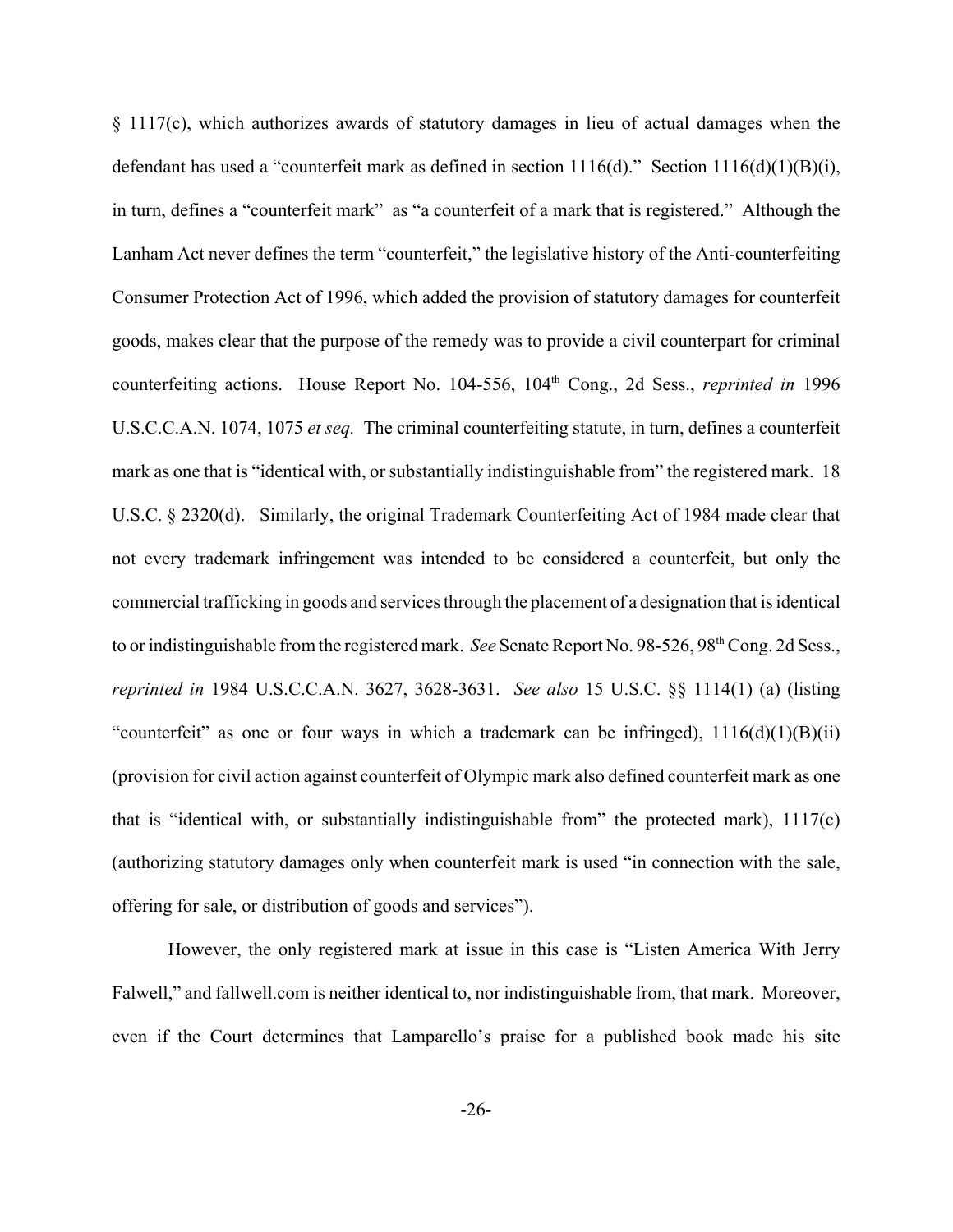impermissibly commercial, that violation ended more than two years before Falwell sued, outside the limitations period under *Teaching Co. v. Unapix Entertainment*, 87 F. Supp.2d 567, 585 (E.D. Va. 2000), and *Unlimited Screw Products v. Malm*, 781 F. Supp. 1121, 1125-1126 (E.D. Va. 1991). The Fourth Circuit, in an unpublished ruling, has affirmed dismissal based on this limitations period. *CACI Int'l v. Pentagen Technol*, 1995 WL 679952, at \*3. Accordingly, statutory damages are unavailable.

If any statutory damages are to be awarded, the amount should be small. Although Falwell has waived any claim for statutory damages under the ACPA by not seeking them in his motion, review of domain name cases in which courts have awarded statutory damages shows that "courts reserve the high-end of the \$1,000 to \$100,000 range for the most egregious offenders." *International Bancorp. v. Société des Bains de Mer*, 192 F.Supp.2d 467, 490 (E.D.Va. 2002), *aff'd other grounds*, 329 F.3d 359 (4<sup>th</sup> Cir. 2003). Higher levels of damages are awarded against serial cybersquatters who make substantial profits from their activities. *E.g., E&J Gallo Winery v. Spider Webs*, 286 F.3d 270, 277-278 (5th Cir. 2002); *Shields v. Zuccarini*, 254 F.3d 476, 479 (3d Cir. 2001). A lower statutory award is justified when conduct is not "malicious" or "fraudulent," and when there is no "finding of actual economic harm." *Société des Bains de Mer*, 192 F.Supp.2d at 491 (E.D.Va. 2002) (awarding statutory damages of \$1,000 to \$5,000 per infringing domain name against gambling web site operators, despite the "purely commercial" nature of the infringement); *Mattel v. Adventure Apparel*, 2001 WL 1035140, at \*5 (S.D.N.Y. 2001) (awarding minimum statutory damages "since little if any actual harm has been done"). Indeed, Falwell gives no basis for his demand for \$1,000,000 in damages. He simply quotes the words "broad judicial discretion" used in a New York case, but does not even try to analyze this case by reference to that court's detailed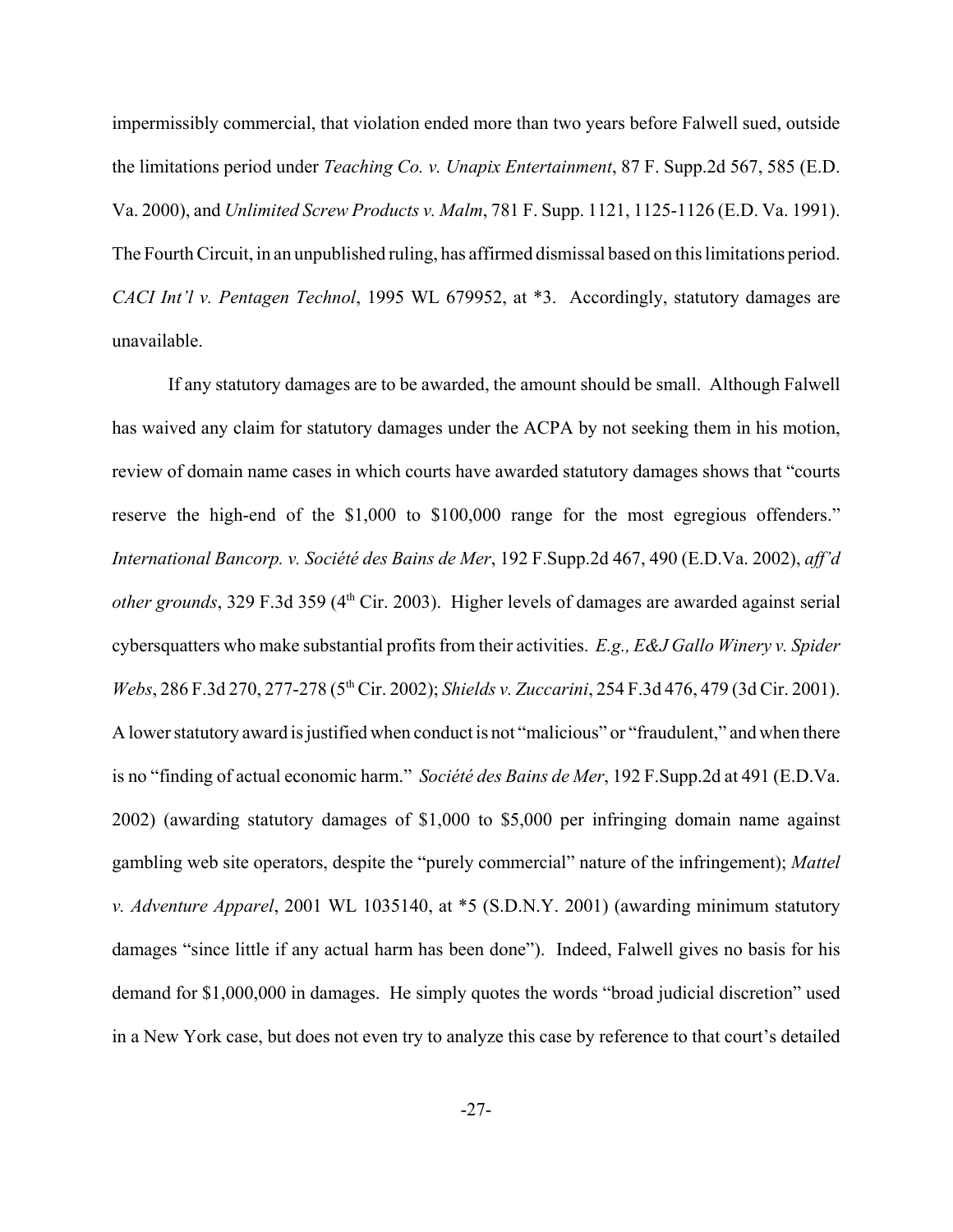consideration of the factors it deemed relevant. Fal. Mem. at 27, *citing Sara Lee Corp. v. Bags of NY*, 36 F. Supp.2d 161 (S.D.N.Y. 1999). By making such an outlandish and baseless request, Falwell invites this Court to exercise its discretion in the other direction, by denying any award of damages. *Shell Oil Co. v. Commercial Petroleum*, 928 F.2d 104, 108 (4<sup>th</sup> Cir. 1991).

Finally, no attorney fees should be awarded in this case because fees can be awarded only in exceptional cases. In his memorandum, at 26, Falwell acknowledges the high standard for fee awards in trademark cases set forth in *PETA v. Doughney*, 263 F.3d 359 (4<sup>th</sup> Cir. 2001), but he makes no serious attempt to meet that standard:

"a case is 'exceptional' if the defendant's conduct was malicious, fraudulent, willful or deliberate in nature. In other words, a prevailing plaintiff must show that the defendant acted in bad faith. [T]he term 'exceptional' should be interpreted by courts to require a showing of a high degree of culpability on the part of the infringer, for example, bad faith or fraud. . . . [A] bad faith finding under the ACPA does not compel a finding of malicious, fraudulent, willful or deliberate behavior.

263 F.3d at 370 (quotations and citations omitted).

Falwell's only basis for seeking fees is that Lamparello finished only two years of college, is not a trained priest, and yet has the audacity to contradict a well-established religious figure on matters of doctrine. Fal. Mem. at 26. These facts do not provide any basis for awarding fees under the *PETA* standard. Nor does Falwell acknowledge that, according to one of the cases he cites, not to speak of every other circuit to consider the issue directly, his failure to show any actual damages is "an important factor in determining whether a case is exceptional." *Texas Pig Stands v. Hard Rock Café*, 951 F2d 684, 697 n.23 (5th Cir. 1992); *Tamko Roofing Prods. v. Ideal Roofing Co.,* 282 F3d 23, 33 (1st Cir. 2002); *Bishop v. Equinox Int'l Corp.*, 154 F3d 1220, 1224 (10th Cir. 1998); *Ferrero* USA v. Ozak Trading, 952 F2d 44, 49 (3<sup>d</sup> Cir. 1991); *Hindu Incense v. Meadows*, 692 F.2d 1048, 1052 (6th Cir. 1982). *Cf. Shell Oil Co. v. Commercial Petroleum*, 928 F.2d 104, 108 n.6 (4th Cir.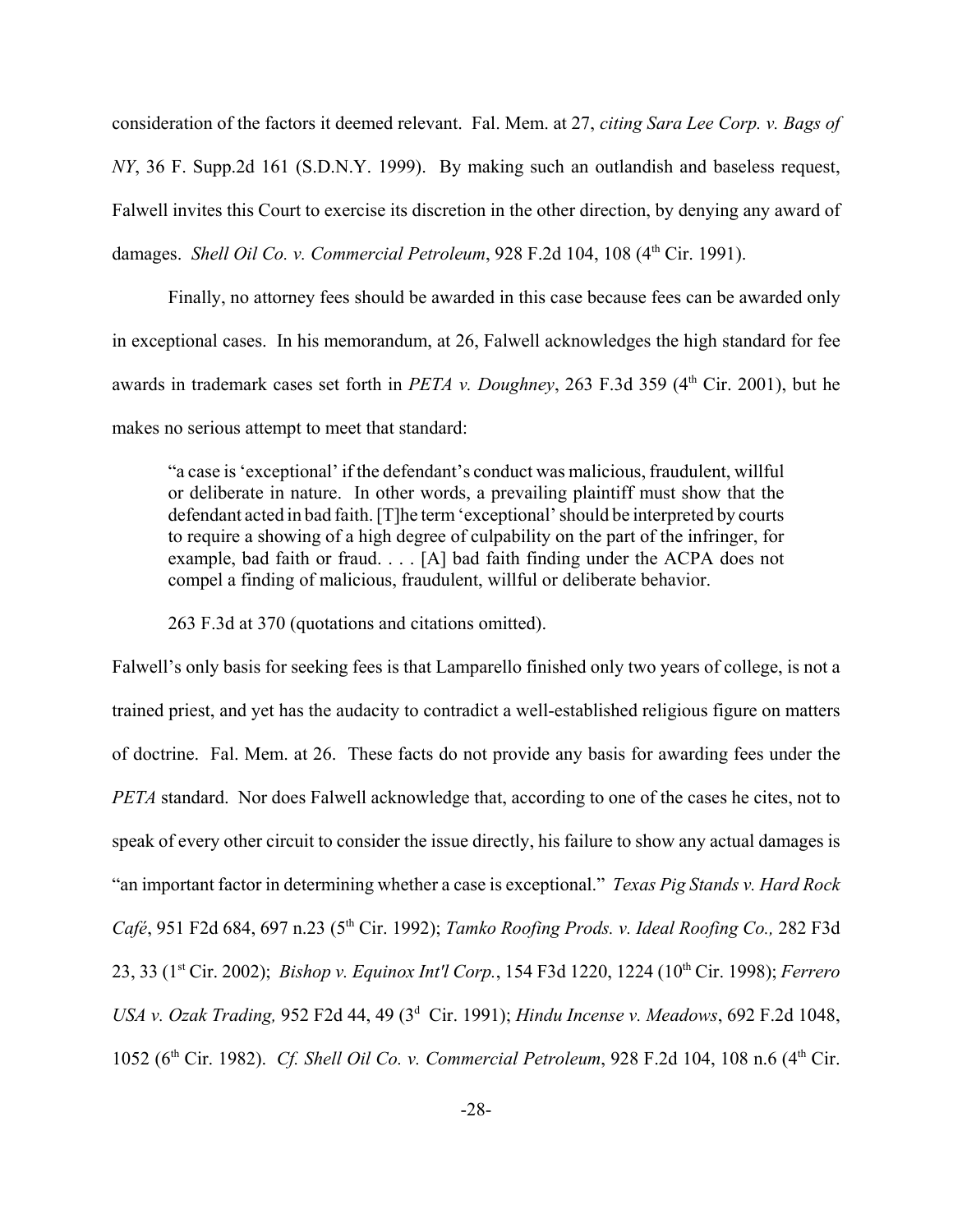1991) (denying fees under state law because no actual damages).

Here, even if the Court decides that Lamparello's registration and use of fallwell.com for his gripe site was improper, many other courts have come to contrary conclusions in cases of domain names in the form www.trademark.com. Indeed, the Fifth, Sixth and Seventh Circuits, and district courts in Alabama, California, Illinois, Maryland, Minnesota, and New Jersey have authorized the use of such domain names for web sites, either because the sites were noncommercial or created without extortionate intent, or because the web sites were facially non-confusing, or for each of these reasons independently. The extent of contrary rulings surely bars any conclusion that Lamparello's failure to predict that this Court would disagree constituted an "exceptional" case warranting an award of attorney fees.

## **CONCLUSION**

Falwell's motion for summary judgment should be denied, and Lamparello's cross-motion should be granted.

Respectfully submitted,

Paul Alan Levy Allison M. Zieve

 Public Citizen Litigation Group  $1600 - 20$ <sup>th</sup> Street, N.W. Washington, D.C. 20009 (202) 588-1000

Raymond D. Battocchi (# 24622)

 Gabeler, Battocchi, Griggs & Powell, PLLC Suite 200 1320 Old Chain Bridge Road McLean, Virginia 22101